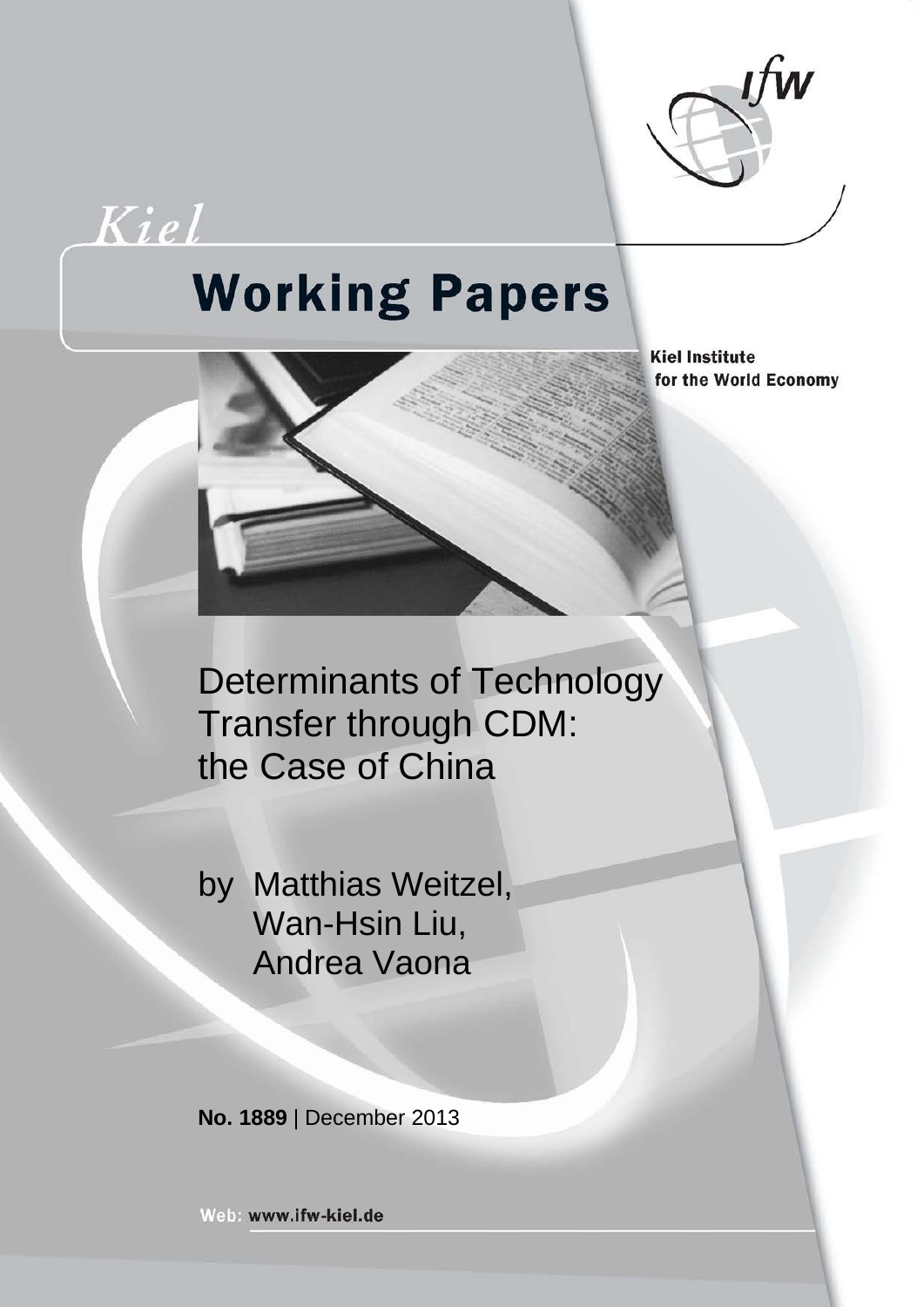Kiel Working Paper No. 1889 | December 2013

# **Determinants of Technology Transfer through CDM: the Case of China\***

Matthias Weitzel, Wan-Hsin Liu, and Andrea Vaona

Abstract:

Technology transfer (TT) is not mandatory for Clean Development Mechanism (CDM) projects, yet proponents of CDM argue that TT in CDM can bring new technologies to developing countries and thus not only reduce emissions but also foster development. We review the quantitative literature on determinants of TT in CDM and estimate determinants for CDM projects in China. China is by far the largest host country of CDM projects and it is therefore crucial to understand the factors that drive TT there. We focus on heterogeneity within a single country and results can thus be linked to specific policies of the country for better interpretation. Our probit estimations confirm results of international cross-country studies, indicating that larger projects and more advanced technologies are more likely to involve TT. In addition, we find evidence that agglomeration effects are more pronounced on the province level rather than larger regions. We also find a positive effect of FDI on TT and a complementary role of academic R&D engagement to TT.

Keywords: Clean Development Mechanism, Technology Transfer, R&D, Agglomeration, China.

JEL classification: O33, Q55, Q58

**Matthias Weitzel** Kiel Institute for the World Economy Hindenburgufer 66 24105 Kiel, Germany +49(0)431-8814-580 Email: Matthias.weitzel@ifw-kiel.de

**Wan-Hsin Liu**

Kiel Institute for the World Economy Hindenburgufer 66 24105 Kiel, Germany +49(0)431-8814-269 Email: wan-hsin.liu@ifw-kiel.de

**Andrea Vaona** University of Verona, Via dell'Artigliere 8 37129 Verona, Italy +45-8028537 andrea.vaona@univr.it.

\* We would like to thank participants of the seminar in Environmental, Resource and Development Economics at the University of Kiel for helpful comments and Laura Magazzini for helpful discussions. The usual disclaimer applies.

\_\_\_\_\_\_\_\_\_\_\_\_\_\_\_\_\_\_\_\_\_\_\_\_\_\_\_\_\_\_\_\_\_\_\_\_

*The responsibility for the contents of the working papers rests with the author, not the Institute. Since working papers are of a preliminary nature, it may be useful to contact the author of a particular working paper about results or caveats before referring to, or quoting, a paper. Any comments on working papers should be sent directly to the author.*

*Coverphoto: uni\_com on photocase.com*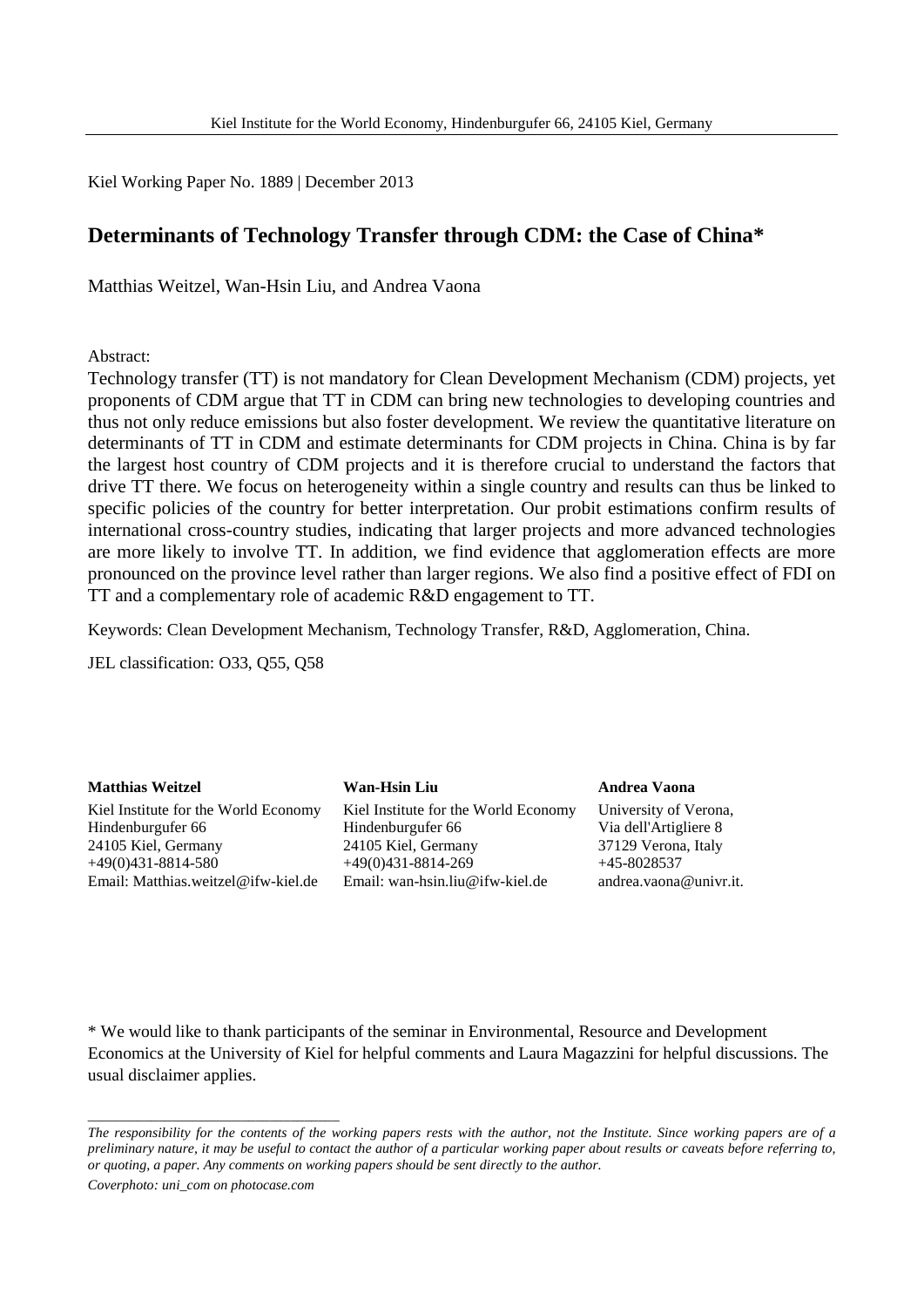#### **1 Introduction**

The main aim of the Clean Development Mechanism (CDM), introduced by the Kyoto protocol, is decreasing  $CO<sub>2</sub>$  emissions in developing countries, at the same time giving buyers in developed countries more flexibility in achieving reduction requirements. Although there is no explicit objective of transferring knowledge, technology and equipment to developing countries, it is hoped that CDM can bring them advanced low carbon technologies, by connecting partners from developing and developed countries. In addition, revenues from selling carbon credits might finance more advanced technologies that would not have been viable without this revenue stream. CDM thus reduces barriers especially with respect to finance costly foreign technology (Schneider et al., 2008).

While technology transfer (TT) in CDM projects is not well defined in international legal documents (Das, 2011), there has emerged a literature trying to find determinants of this phenomenon (see Section 2). Previous studies are mainly based on international cross-sectional datasets, i.e., they try to explain the heterogeneity between countries, thus potentially neglecting heterogeneity within countries.

The CDM has led to 7127 registered projects (as of July 30, 2013). These projects have led to the issuance of 1353 million certified emission reductions (CER), i.e., they have avoided the equivalent of 1353 Mt of  $CO<sub>2</sub>$  emissions. The projects are however distributed very unequally, with China and India hosting 52% and 19% of all registered CDM projects, respectively. Cross-country estimates are therefore to a large extent driven by these two countries, whose specificities are however customarily controlled by simple dummies though. As a consequence there is generally no in-depth interpretation of these country specific effects.

Providing this interpretation for China is all the more important given that the Chinese government has adopted national legislation to facilitate TT in CDM projects.<sup>[1](#page-2-0)</sup> It is stated there that, "CDM project activities should promote the transfer of environmentally sound technology to China" (Article 10). This, however, does not mean that TT is a necessary condition for project approval and there are no direct incentives for TT. At the same time, other restrictions potentially harm the willingness of foreign firms towards TT. For example, foreign partners are eligible to conduct CDM projects in China, however the project owner can only be a Chinese (majority) owned entity (Article 11). Other legislation requires certain shares of local content in renewable energy technologies. Schroeder (2010) therefore concludes that initial hopes of Chinese project owners for TT were not entirely met.

As far as China is concerned, it is very diverse and CDM projects are carried out both in rather developed coastal regions and western regions, the latter have a per capita GDP only half that of coastal provinces. Yet, most existing international studies often do not take into account this regional heterogeneity. This paper tries to fill this gap, taking a closer look at China. On the footsteps of crosscountry studies, we aim at investigating whether the determining factors they highlighted - such as different levels of development of technological capacity - also hold at a regional level. This extends recent studies on TT in Chinese CDM projects which either had a different focus or relatively few controls. In particular, we measure the agglomeration effects of existing CDM projects along different spatial scales and introduce a more detailed analysis on the role of R&D expenditures.

<span id="page-2-0"></span> <sup>1</sup> [http://cdm-en.ccchina.gov.cn/Detail.aspx?newsId=5628&TId=37.](http://cdm-en.ccchina.gov.cn/Detail.aspx?newsId=5628&TId=37)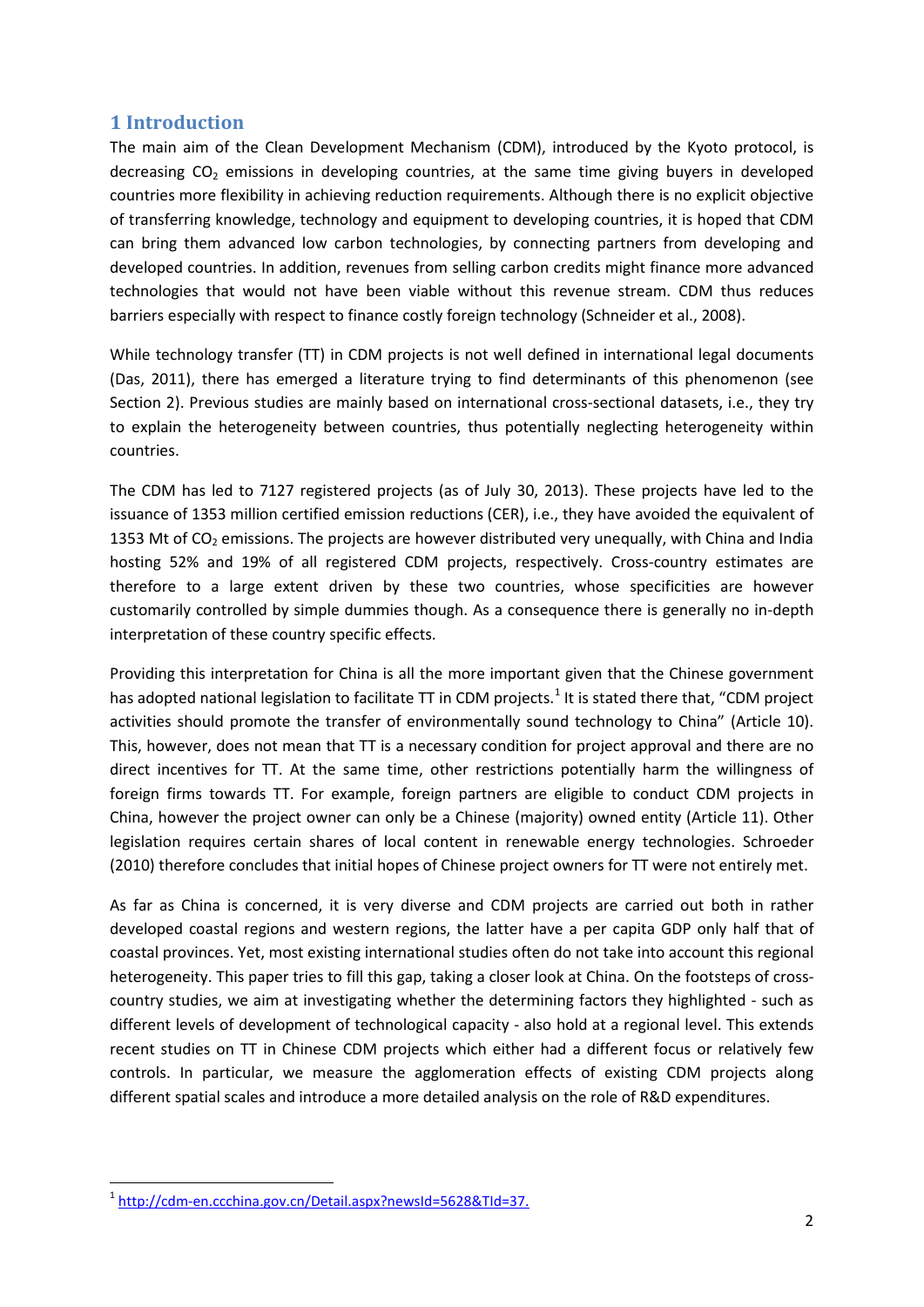To sum up, our paper provides a more detailed view on the drivers of TT through CDM in China, which hosts more than half of all CDM projects worldwide. We do not only investigate whether the determinants found to be important in an international context also hold for China at a sub-national level. This paper additionally analyzes agglomeration effects on TT through co-locating with similar CDM projects using different geographic contexts and explores the role of R&D from different innovators on TT. In this way, our paper both complements existing international studies and it also extends recent papers concerning Chinese projects (Luo and Ye, 2011; Marconi and Sanna-Randaccio, 2012; Zheng and Zhang, 2012).

The remainder of the paper is structured as follows. Section 2 provides an overview of the relevant literature. Section 3 describes the data and estimation strategy. Section 4 discusses our econometric results. Section 5 concludes.

## **2 Relation to the existing literature**

There exist several quantitative studies on TT of CDM projects. In principle, all studies made use of information published in the official project design document (PDD) describing the project. This method is not perfect because the information on TT in PDDs is not standardized. However, followup surveys indicate that PDDs predict TT sufficiently well (Murphy et al., forthcoming). Criteria to measure TT differed slightly between studies. Most studies searched the PDDs for indications of involvement of foreign partners or suppliers. Das (2011) however differentiated between simple technology imports and "superior" TT, the latter one specifically adjusting a technology for the host country or the CDM project. Schmid (2012) analyzed different forms of TT by differentiating between transfer in equipment, knowledge, or both.

Econometric (either probit or logit) estimation was usually carried out to investigate the relevance of different factors in fostering TT of CDM projects. Most studies regressed the observed flow of TT on project and host country specific characteristics. While the former included truly project specific characteristics (such as the project's abatement potential, its technology, and starting year), the latter gave information on characteristics of the host country. Earlier studies simply used host country dummies, while many later studies replaced these host country fixed effects by variables identical to all or several projects in a given host country (e.g. GDP or tariff rates). Some studies (UNFCCC, 2010; Haites et al., 2012) used country fixed effects in a first stage estimation and subsequently added a second estimation which regressed country characteristics on predicted TT probabilities from the first stage (including country dummies).

Table 1 presents determinants found to be significant in previous studies. In general, studies found that larger projects are more likely to involve TT, whereas either small-scale ones or those without a foreign partner ("unilateral") are less likely to involve TT. As a consequence, projects which either require more capital or are more complex due to their size are more likely to involve TT.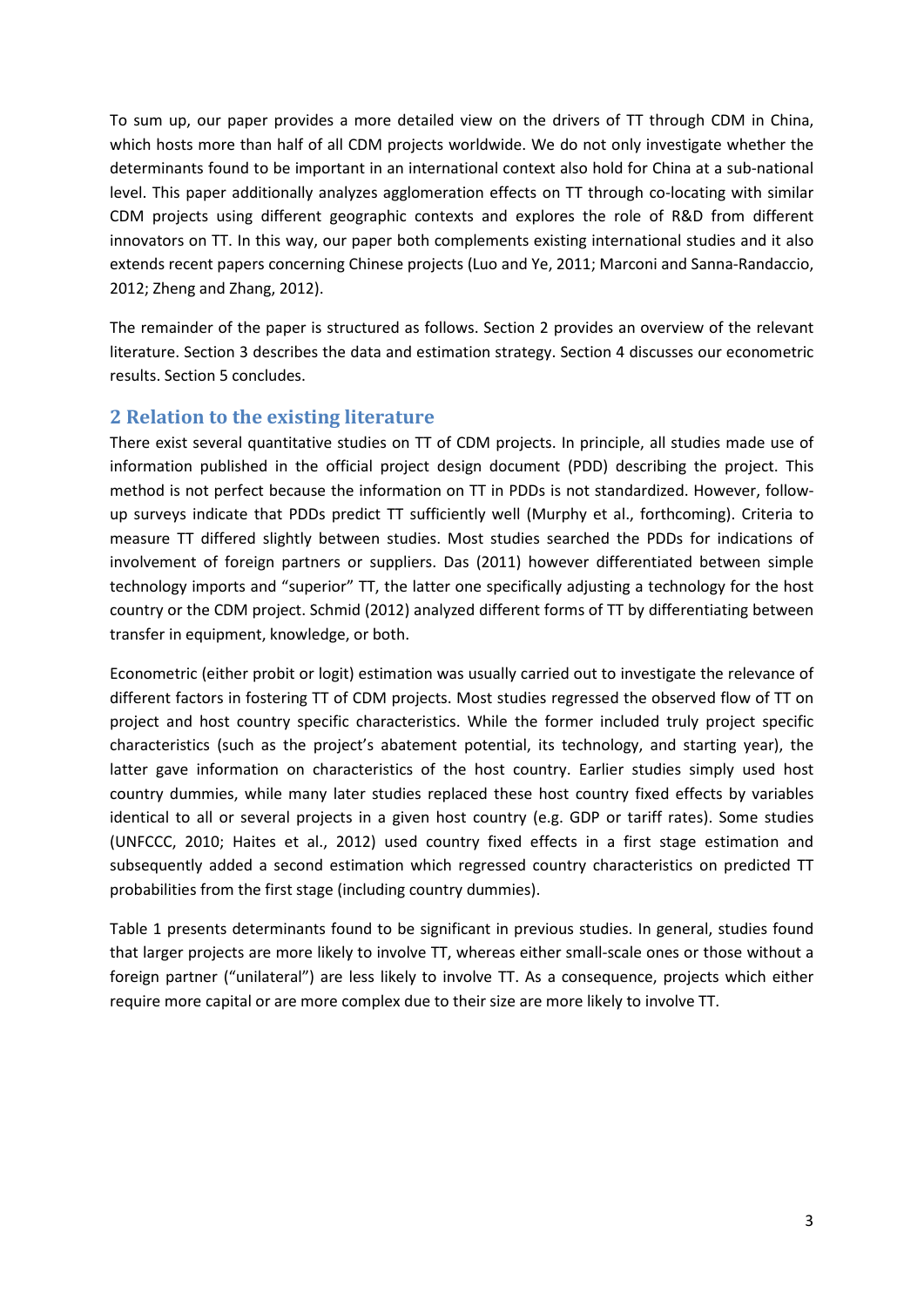| <b>Study</b>         | Observations <sup>a</sup> | Determinants of TT <sup>b</sup>     |                                                       | <b>Further controls</b> | <b>Remarks</b>                                      |
|----------------------|---------------------------|-------------------------------------|-------------------------------------------------------|-------------------------|-----------------------------------------------------|
|                      |                           |                                     | $\overline{\phantom{a}}$                              |                         |                                                     |
| De Conink et         | 63 (reg)                  | No regression analysis              |                                                       |                         | Technology types, estimation of capital flows and   |
| al. (2007)           |                           |                                     |                                                       |                         | investment costs                                    |
| Haites et al.        | 854 (all)                 | China dummy, Size                   | Unilateral <sup>c</sup>                               | Technology and          |                                                     |
| (2006)               |                           |                                     |                                                       | country dummies         |                                                     |
| Dechezlepretre       | 644 (reg)                 | Size, GDP growth, Project           | Unilateral, Similar <sup>e</sup> , (FDI               | GDP per capita,         | Technological capability weakly positive, interacts |
| et al (2008)         |                           | firm is subsidiary of firm          | inflow)                                               | Population,             | positively for energy/chemicals projects and        |
|                      |                           | from Annex I country <sup>d</sup> , |                                                       | Technology and          | negatively with agricultural projects               |
|                      |                           | Trade, (Technological               |                                                       | country dummies         |                                                     |
|                      |                           | capability)                         |                                                       |                         |                                                     |
| Dechezlepretre       | 644 (reg)                 | Size, Project firm is               | Unilateral, Similar, FDI inflow                       | GDP per capita,         | China dummy negative, TT in China driven mainly     |
| et al (2009)         |                           | subsidiary of firm from             |                                                       | Population, Carbon      | by high growth and technological capability         |
|                      |                           | Annex I country, Trade, GDP         |                                                       | intensity, Technology   |                                                     |
|                      |                           | growth, Tech. capability            |                                                       | and country dummies     |                                                     |
| Seres et al.         | 3296 (all)                | Size                                | Unilateral, Time trend, China                         | Technology and          | Analyze origin of TT and credit buyers              |
| (2009)               |                           |                                     | dummy                                                 | country dummies         |                                                     |
| <b>UNFCCC (2010)</b> | 4974 (all)                | Size, (business climate)            | (Unilateral), Similar, Small                          | Technology, country,    | Two stage estimations for country effects:          |
|                      |                           |                                     | scale, (China dummy). 2 <sup>nd</sup>                 | and year effects. 2nd   | Predicted TT probability based on estimations       |
|                      |                           |                                     | stage: (Exports), Official                            | stage: per capita GDP,  | with country dummies regressed on country           |
|                      |                           |                                     | development assistance,                               | FDI, Fixed capital      | characteristics in a 2 <sup>nd</sup> stage          |
|                      |                           |                                     | Population, Tariff rates,                             | formation, Imports      | Further estimations with a subset of countries to   |
|                      |                           |                                     | Knowledge stock, Democracy<br>index, Renewable energy |                         | identify specific barriers                          |
|                      |                           |                                     | share                                                 |                         |                                                     |
| Das (2011)           | 1000 (reg)                | No regression analysis              |                                                       |                         | More narrow definition of TT, Involvement of        |
|                      |                           |                                     |                                                       |                         | international consultant improves likelihood of TT  |
| Luo and Ye           | 889 (reg)                 | EU emission allowance               | (Price of certified emission                          | Size, Similar           | Only Chinese projects, focus on                     |
| (2011)               |                           | price, Consultant is carbon         | reduction (CER)), (Buyer is                           |                         | buyer/consultants, no controls for industries,      |
|                      |                           | trader or from research             | financial institute)                                  |                         | instead of year dummies the average annual price    |
|                      |                           | institute, Developed regions        |                                                       |                         | of EU emission allowances or the price for CERs     |
|                      |                           | dummy                               |                                                       |                         | was included                                        |
| Marconi and          | 715 (reg)                 | Size, Investment/CER,               | Northwest China dummy,                                | Technology and region   | Only Chinese non-hydro projects, analysis of        |
| Sanna-               |                           | Project owner is consultant,        | Similar projects for wind                             | dummies, Similar,       | technology providers and CER buyers, similar        |
| Randaccio            |                           | Credit buyer is large               |                                                       | Chinese PDD             | projects positive but significant only when         |

#### **Table 1: Overview of determinants of TT in CDM projects in the quantitative literature**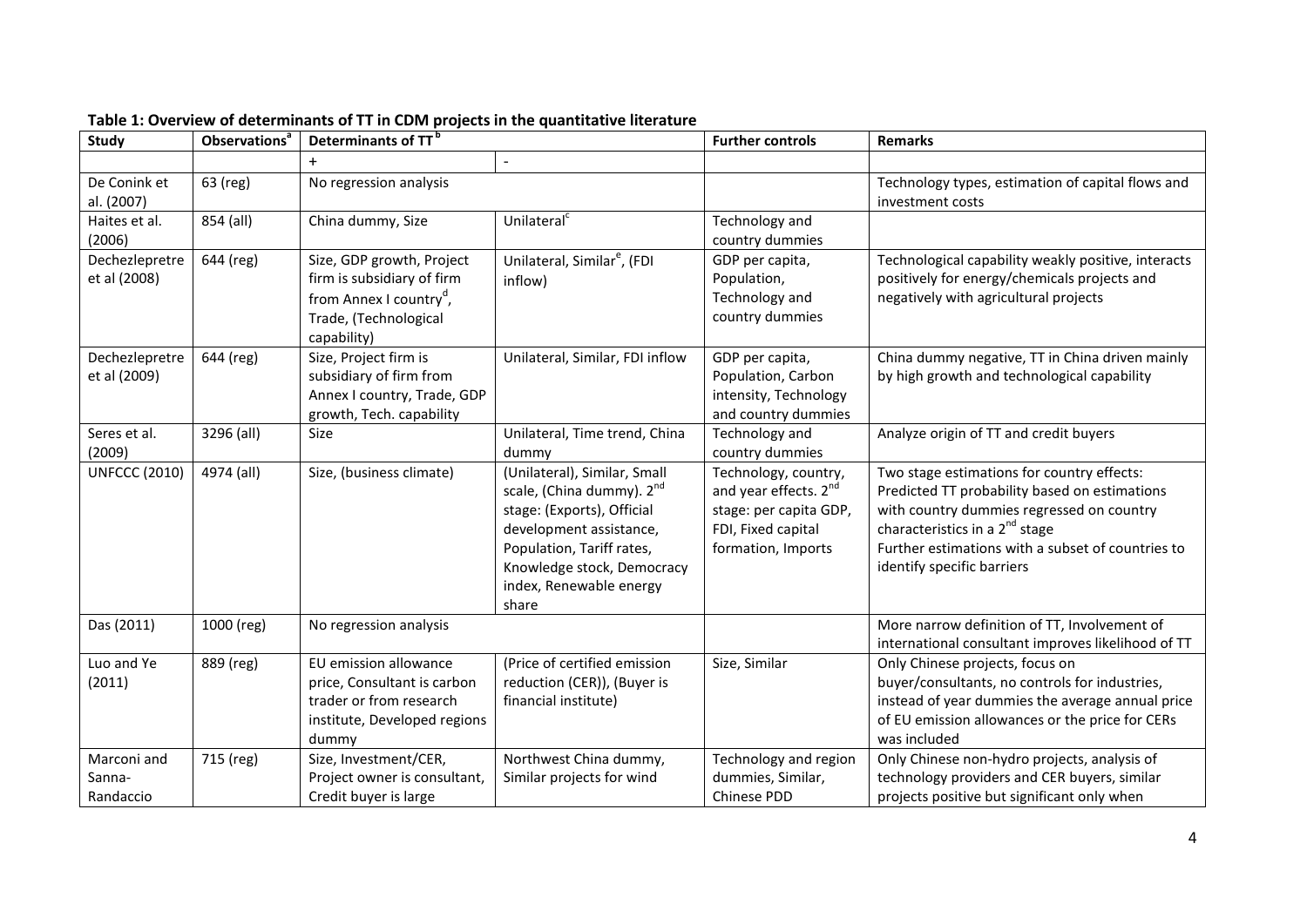| (2012)                         |            | consultant                                                                                                                                                                     |                                                                                                                                                            | consultant, Size of PDD<br>consultant          | controlling for interaction with technologies,<br>declining trend over time (increasingly negative<br>year effects)                                                                                                                       |
|--------------------------------|------------|--------------------------------------------------------------------------------------------------------------------------------------------------------------------------------|------------------------------------------------------------------------------------------------------------------------------------------------------------|------------------------------------------------|-------------------------------------------------------------------------------------------------------------------------------------------------------------------------------------------------------------------------------------------|
| Schmid (2012)                  | 3296 (all) | Size, (Business climate),<br>(duration), (Unilateral)                                                                                                                          | (Similar projects), MFN tariff<br>rates on environmental<br>goods, (R&D), (GDP)                                                                            | Technology and<br>country dummies              | Analysis of different TT types; education,<br>unilateral and R&D only significant in specification<br>without technology and country dummies                                                                                              |
| Murphy et al.<br>(forthcoming) | 3530 (all) | Size, Imports, FDI, Tariff<br>rates, Abatement cost,<br>Transferred technology <sup>f</sup> , 2 <sup>nd</sup><br>stage: Official development<br>assistance, Knowledge<br>stock | Similar projects, Small scale,<br>Capital formation, Abatement<br>potential, Technology base.<br>2 <sup>nd</sup> stage: Population, Share of<br>renewables | Technology and<br>country dummies              | Two stage estimations for country effects, year<br>dummies show declining effect over time, China<br>dummy in first stage positive but not significant,<br>some variables switch sign in one and two stage<br>estimation (per capita GDP) |
| Zhang and<br>Zheng (2012)      | 1509 (reg) | GDP, Size                                                                                                                                                                      | (Patent stock), Similar<br>projects                                                                                                                        | Technology dummies,<br>Internal rate of return | Only Chinese projects                                                                                                                                                                                                                     |

<sup>b</sup> Drivers do not include specific technologies, but technologies are often controlled for. The symbol "+" indicates that regressors have a statistically significant positive effect on<br>TT, while "-" a statistically signif

"Unilateral" denotes projects that started without a foreign partner.<br>"Annex I countries" refers to countries with binding emission targets as listed in Annex I of the Kyoto protocol.

 $e^{\epsilon}$  "Similar" refers to the number of projects in the same country/region and the same technology.

"Transferred technology" refers to the number of applications by foreign patent holders relating to the technology used by the CDM project.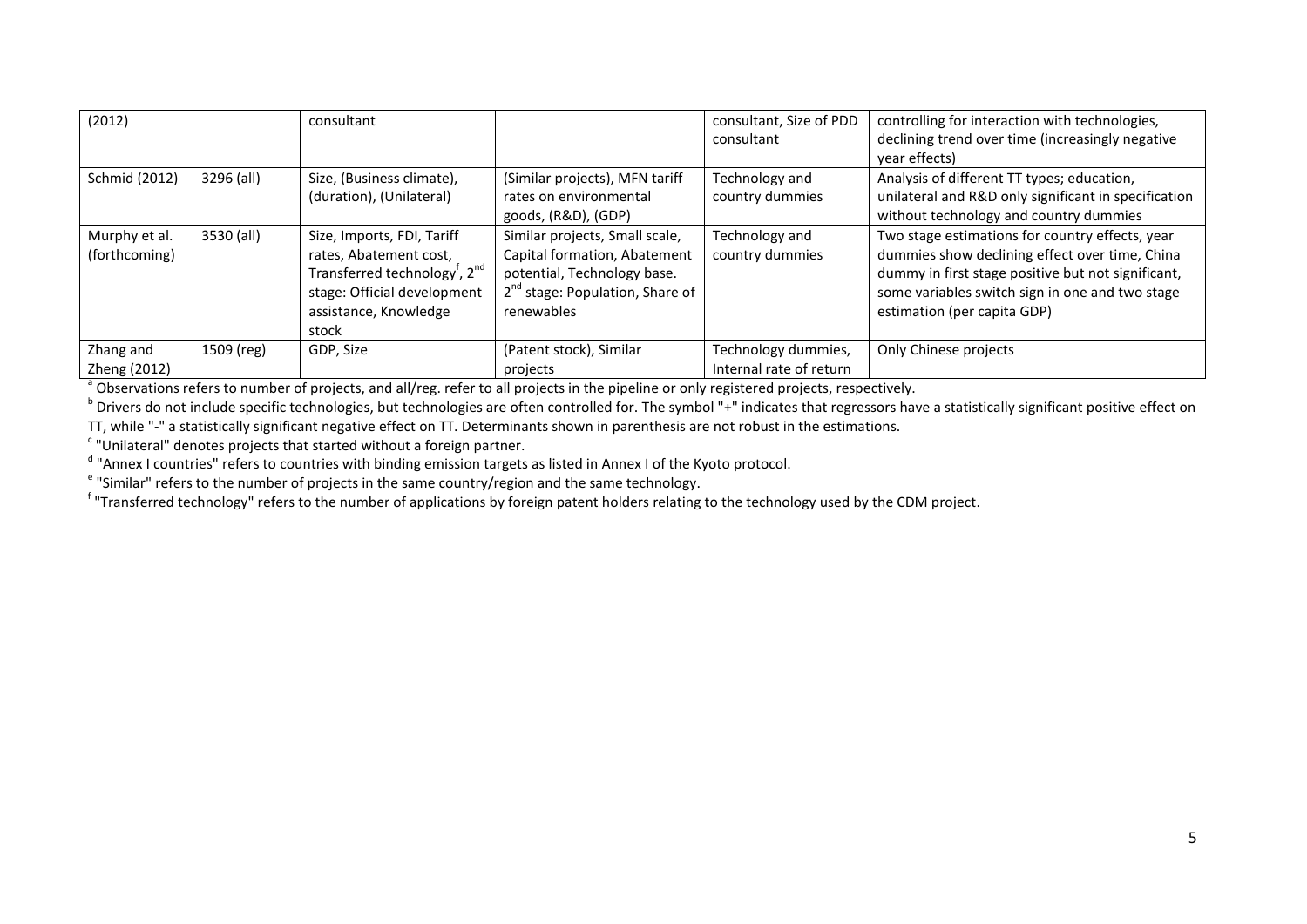International cross-section estimations with country dummies did not find a consistent coefficient for China. As many of China's initial projects included TT, the coefficient was positive in Haites et al. (2006), but negative (yet not always significant) in later studies (UNFCCC 2010, Seres 2009). Some studies also analyzed the effects of different roles that CER buyers and project consultants can fill. TT is more likely in projects where PDD consultants are more closely connected to the project (e.g. through ownership of the project) and less likely when CER buyers are coming from financial institutions and thus have less direct interest in the technology used.

Unlike all other quantitative studies mentioned above which measured determinants for TT in CDM, Haščič and Johnstone (2011) focused on the effect of CDM (among other channels) on bilateral TT in the wind energy sector.<sup>[2](#page-6-0)</sup> They found that wind energy patents first registered in Annex I countries are more likely to be also registered in countries with more wind energy CDM projects. For China, this effect is larger than for other important CDM host countries. They also found a negative stock effect, i.e., with more CERs already issued, the propensity to transfer wind energy patents to CDM host countries declines.

Three studies analyzed CDM projects in China only (Luo and Ye, 2011; Marconi and Sanna-Randaccio, 2012; Zheng and Zhang, 2012). Luo and Ye (2011) as well as Marconi and Sanna-Randaccio (2012) emphasized the role of participants in the market. For the likelihood of TT in a CDM project it matters who acts as a project consultant and CER buyer. This confirms Das (2011) and Schroeder (2010) pointing out that there are several distinct segments in the market for CDM projects. Zheng and Zhang (2012) emphasized the role of the existing knowledge stock which has a negative effect on TT. As domestic renewable technologies in China approach the global technological frontier, the potential for TT decreases. Also among the three studies on China, only Zheng and Zhang (2012) found a robust negative agglomeration effect from similar projects at the national level. In general, findings from international cross-country studies seem to hold for the relatively few included variables describing province characteristics.

This paper therefore aims at extending the analysis of Chinese projects by looking at agglomeration effects at the sub-national level and by investigating the role of province-specific capacity and capability in R&D activities on TT in more detail than in previous studies. Compared to cross-country studies, which rely on cross-country variability, this paper looks at within-country differences. Thus, determinants found significant in an international context might not apply here because all provinces are subject to the same policies, e.g. tariff rates. However, there remain differences between provinces in characteristics, e.g. FDI flows and their technological capabilities.

#### **3 Data description and Estimation Strategy**

The information of whether a given CDM project encompasses TT is taken from the database underlying UNFCCC (2010). PDD data has some limitations as this is an ex-ante description of the planned project. Furthermore mentioning TT in the PDD is not required and there exists no standard way of doing so. Therefore there is some potential of measurement error. The most pronounced error arises from projects that do not mention TT at all, namely, neither its presence nor its absence in a given project. Previous studies have either interpreted these as absence of TT or excluded the projects from the sample. Murphy et al. (forthcoming) carry out a follow-up survey to check for the accuracy of TT coding. While the coding for TT from PDD performs well for projects that either state

<span id="page-6-0"></span> $2$  Because of this difference to the other studies, we do not include this study in Table 1.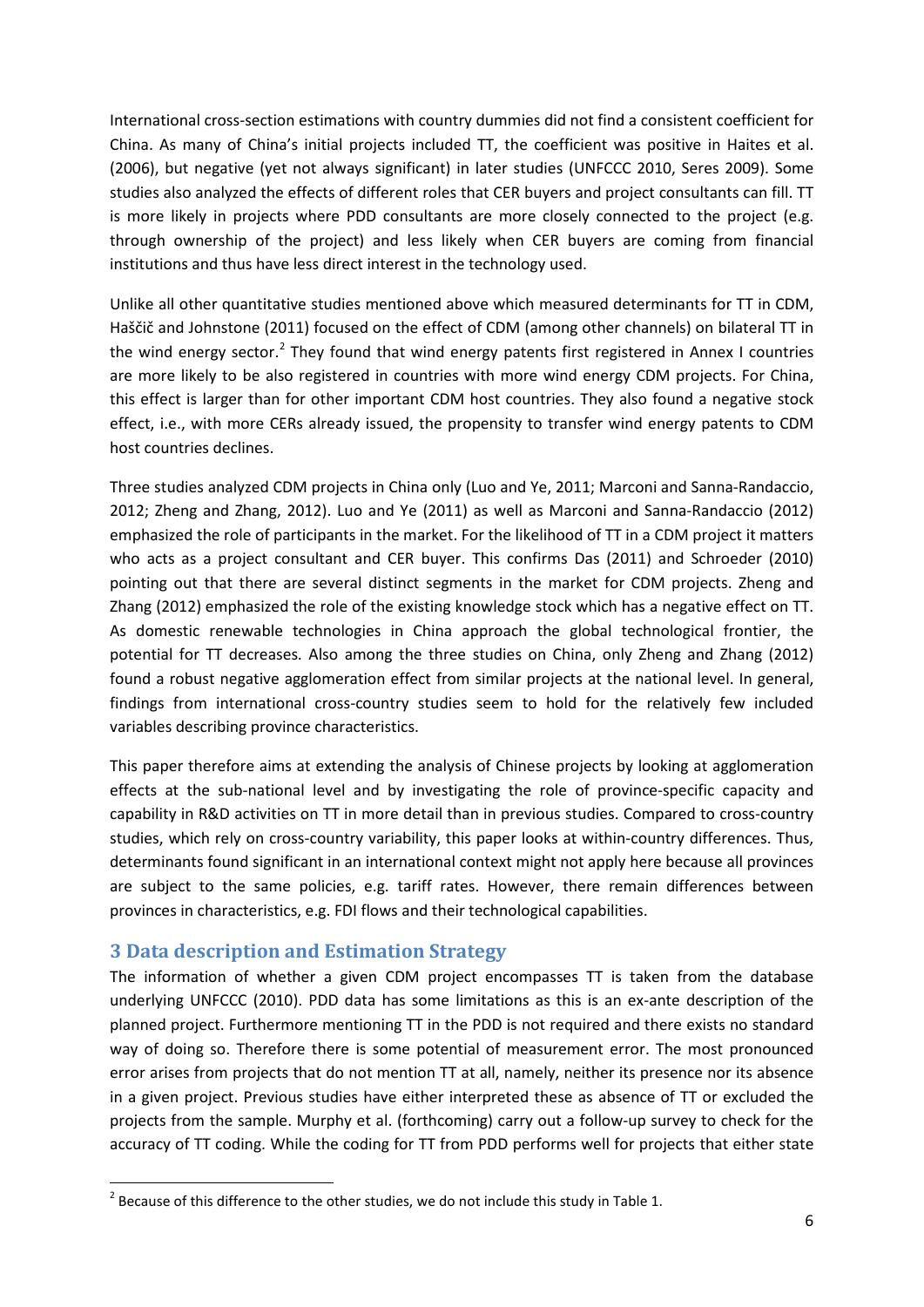presence or absence of TT, the results of the other group is mixed as many projects that do not mention TT in fact involve some form of TT. In this study we opt for excluding projects with unclear information on TT. For China, this exclusion does not matter much because only about 10% of projects are coded as unknown TT. Results quantitatively and qualitatively hardly change when using all observations, with one major exception that we comment when illustrating our results. The TT data is merged with CDM project specific information taken from the UNEP Risø CDM/JI Pipeline Database (UNEP Risø Centre, 2012). For China, we have 1799 matched projects that have entered the pipeline between January 1, 2005 and June [3](#page-7-0)0, 2010. $^3$ 

Data on province characteristics include provincial GDP per capita, population size, FDI engagement as proxy for openness, and R&D activities of different innovators. Provincial data are collected from the annual China Statistical Yearbook and annual Chinese Yearbook of Science and Technology for the research period corresponding to the CDM database.





Data source: authors' compilation based on data from UNEP Risø Centre (2012), and UNFCCC (2010).

CDM projects are not evenly distributed among provinces (see Figure 1a). More than 100 projects are implemented or projected in each Inner Mongolia, Hunan, Sichuan, Yunnan, and Gansu. These provinces have large potential for renewable energy projects like hydro energy (Hunan, Sichuan, Yunnan, and Gansu) or wind energy (Inner Mongolia and Gansu). Projects related to hydro and wind energy constitute the majority of CDM projects in these provinces and China in total. Because of different geographical features, different provinces are more likely to engage in different technologies which in turn unevenly involve TT. The share of CDM projects with TT is thus very different between provinces (Figure 1b). Overall about 21% of the projects involve TT, but the share is higher in coastal provinces, especially in the municipalities of Beijing, Tianjin, and Shanghai (although they do not host many CDM projects). Part of the differences might be due to geographical characteristics which make different project types more suitable for different provinces, which is of

<span id="page-7-0"></span> <sup>3</sup>  $3$ We exclude two projects which started in 2004 because these rather have to be judged as pilot projects prior to the entering into force of the Kyoto protocol and the set-up of CDM related administrative structures. Out of the 1799 projects, we further exclude 5 projects implemented in more than one province and can thus not be used in our econometric strategy. By including technology effects in the estimations, 47 observations must be dropped because all geothermal and N<sub>2</sub>O abatement projects contain TT, while all afforestation, reforestation, solar energy, household energy efficiency, industry energy efficiency, and oil flaring reduction projects contain no TT. We are left with 1752 observations.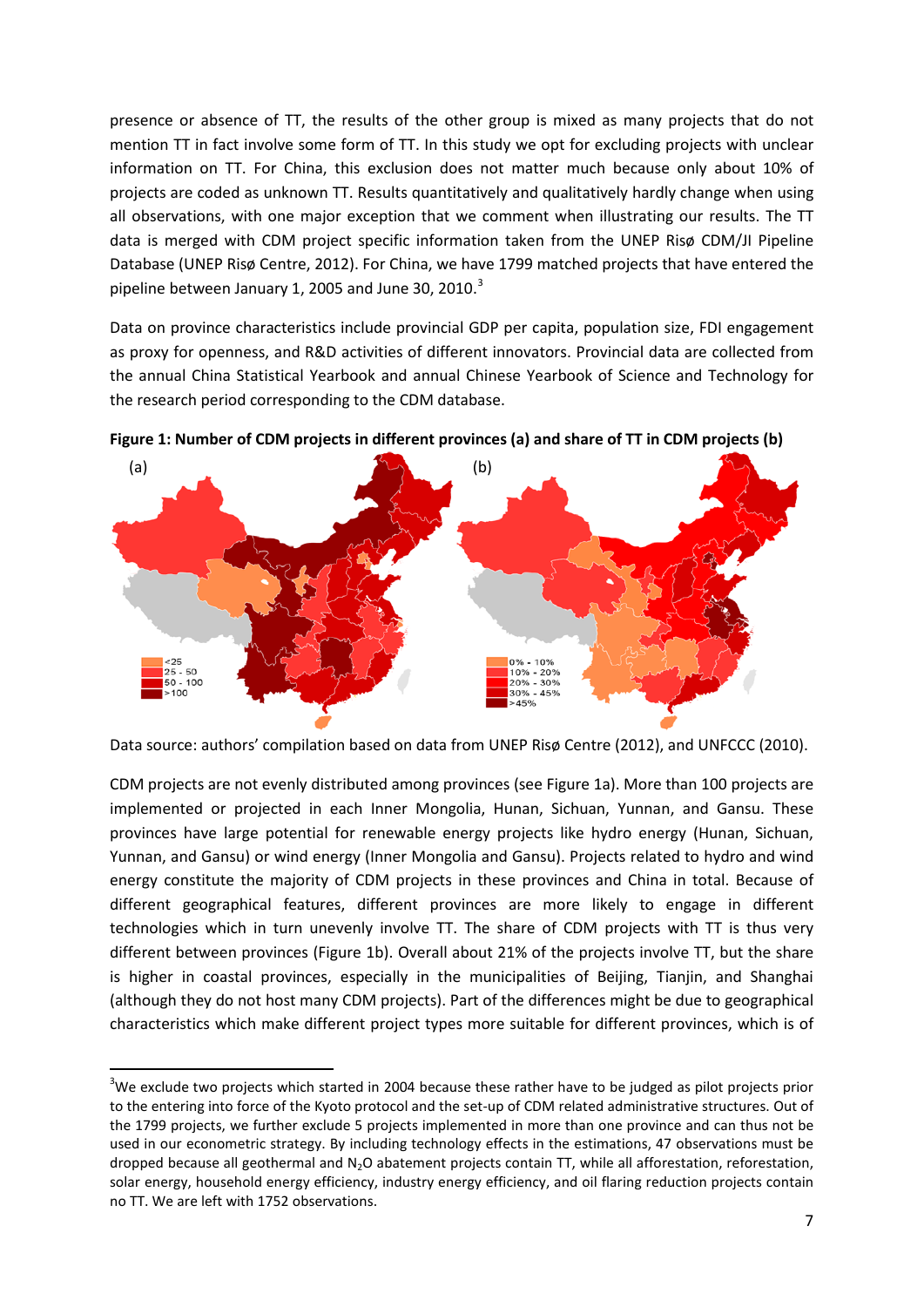policy relevance in itself. However it is also interesting to gain more insights into whether different policies have a direct effect on the likelihood of TT in CDM projects. We adopt an econometric approach to highlight such information.

In order to investigate the determinants of the TT of CDM projects, we construct a baseline model consisting of four groups of potential determinants for estimation. The TT variable is binary, therefore we apply a non-linear approach and carry out probit estimates. The basic idea of our empirical models can be presented as follows:

$$
y_i^* = x_i \beta + \varepsilon_i \tag{1}
$$

where *i* denotes individual CDM projects,  $y_i^*$  is a latent variable that is related to the dependent variable of interest – TT,  $x_i$  refers to the exogenous variables that are expected to affect the TT of CDM projects (Section 2) and  $\varepsilon$ , represents a random error term.

The latent variable  $y_i^*$  is unobserved but is linked to TT in CDM projects. More concretely, the dummy variable *TT<sub>i</sub>* is equal to 1 (indicating the implicit occurrence of TT in the *i-th* CDM project) if the latent variable is larger than zero and it is equal to 0 (no technology transfer) otherwise. Assuming a standard normal distribution of the error term  $\varepsilon$ , we end up with probit models as follows for estimation:

$$
Pr(TT = 1 | x) = Pr(y^* > 0 | x) = \Phi(x\beta)
$$
\n(2)

with  $\Phi(.)$  referring to a standard normal cumulative distribution function.

The dependent variable is equal to 1 when technology transfer was explicitly documented to be carried out in the CDM application documents and 0 otherwise. This variable and the explanatory variables discussed below are described in Table 2. Some basic statistics are provided there as well.

In our baseline models we focus on the following four groups of project-specific determinants.

$$
x_i = (x_i^{basic} \t x_i^{yr} \t x_i^{ind} \t x_i^{agg})
$$
\n
$$
(3)
$$

 $x_i^{\mathit{basic}}$  consists of three basic project characteristics – project size in log (*lnsize*), whether it is a smallscale project which is characterized with more simple documentation procedures (*smallscale*) and whether it is a unilateral project, i.e., started without foreign partners (*unilateral*). These three basic project characteristics were in the previous literature found of significant relevance for determining the probability of TT of the CDM projects.

The second group of project-specific determinants,  $x_i^{yr}$ , considers the time effect. The starting year of the CDM projects is codified in five year dummy variables (*year2006, year2007, year2008, year2009, and year2010*), assuming the year of 2005 as reference year. We expect a larger TT probability in earlier CDM projects. Table 2 gives us some first support for this expectation, where the share of TT is generally larger for the projects started in earlier years. Considering the fast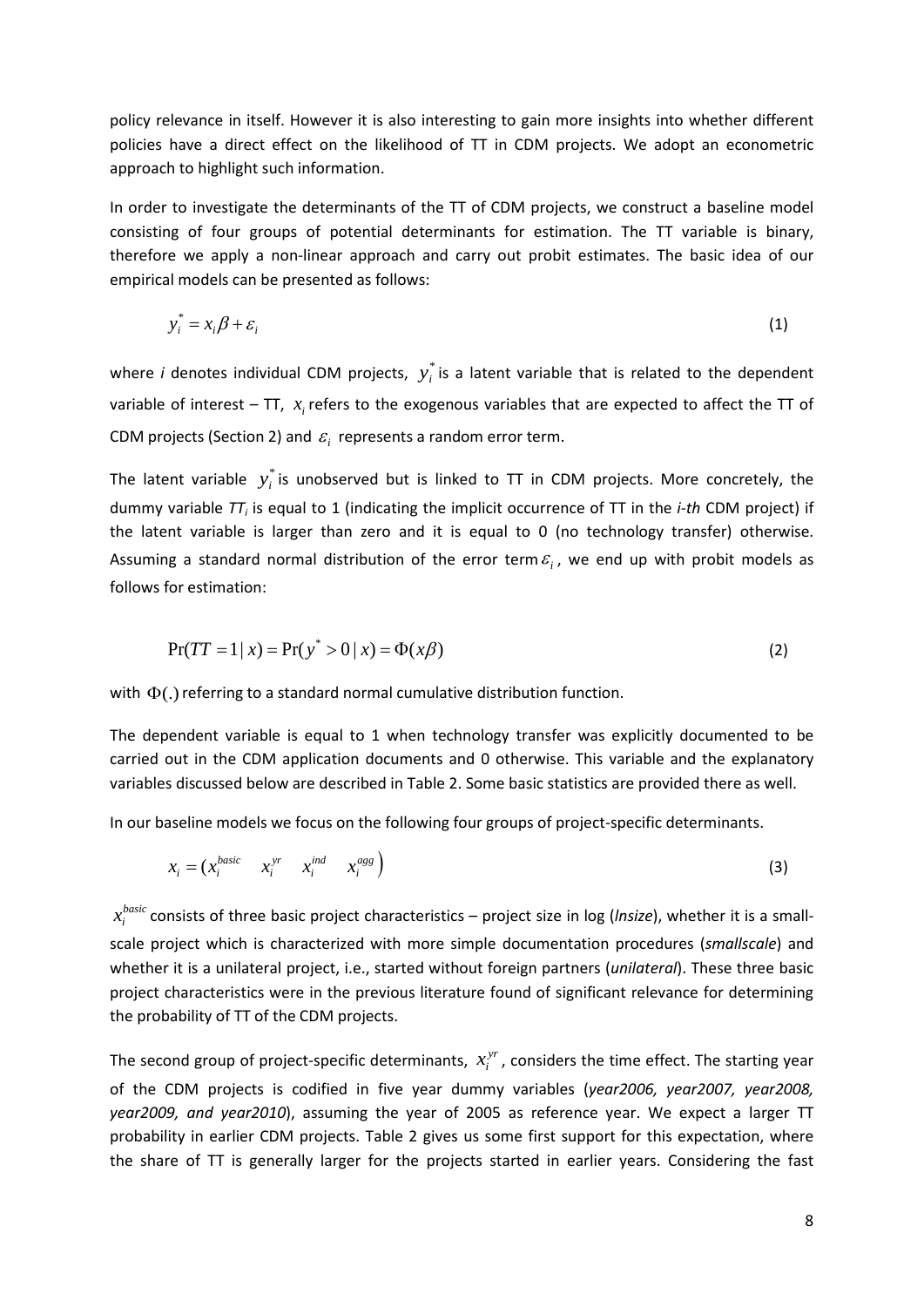development experienced by China, it is likely that the potential for technology catch-up in receiving provinces diminished over time as these provinces reduced their gap to the technological frontier.

| Variable     | Description                                                                     | Mean     | Std. Dev. | Min/Max    | %TT   |
|--------------|---------------------------------------------------------------------------------|----------|-----------|------------|-------|
| ТT           | Dummy for TT                                                                    | 0.19     | 0.40      | 0/1        | 19.46 |
| Insize       | Project size in log for expected 1000 CERs                                      |          |           |            |       |
|              | annually                                                                        | 4.49     | 1.02      | 1.79/9.25  |       |
| smallscale   | Projects applying simplified modalities and                                     |          |           |            |       |
|              | procedures for small scale                                                      | 0.29     | 0.46      | 0/1        | 2.92  |
| unilateral   | Projects without an Annex I Party letter of                                     |          |           |            |       |
|              | approval at the time of registration                                            | 0.05     | 0.22      | 0/1        | 19.77 |
| year2006     | Year dummy for 2006                                                             | 0.09     | 0.28      | 0/1        | 52.32 |
| year2007     | Year dummy for 2007                                                             | 0.27     | 0.44      | 0/1        | 24.84 |
| year2008     | Year dummy for 2008                                                             | 0.26     | 0.44      | 0/1        | 13.22 |
| year2009     | Year dummy for 2009                                                             | 0.25     | 0.44      | 0/1        | 9.66  |
| year2010     | Year dummy for 2010                                                             | 0.12     | 0.32      | 0/1        | 10.24 |
| hydro        | Hydro energy projects                                                           | 0.47     | 0.50      | 0/1        | 0.61  |
| wind         | Wind energy projects                                                            | 0.23     | 0.42      | 0/1        | 30.30 |
| eeown        | Energy efficiency in own generation projects                                    | 0.13     | 0.34      | 0/1        | 35.34 |
| eesupply     | Energy efficiency in supply projects                                            | 0.005    | 0.07      | 0/1        | 62.50 |
| distribution | Energy distribution projects                                                    | 0.01     | 0.08      | 0/1        | 27.27 |
| switch       | Fuel switch projects                                                            | 0.02     | 0.13      | 0/1        | 89.66 |
| minemethane  | Mine methane projects                                                           | 0.03     | 0.17      | 0/1        | 51.85 |
| methaneavoid | Methane avoid projects                                                          | 0.02     | 0.14      | 0/1        | 17.65 |
| landfill     | Landfill gas projects                                                           | 0.03     | 0.18      | 0/1        | 64.29 |
| hfcs         | HFC-23 destruction projects                                                     | 0.01     | 0.08      | 0/1        | 90.91 |
| cement       | Cement sector projects                                                          | 0.01     | 0.08      | 0/1        | 10.00 |
| provcount    | Number of projects already in the pipeline with                                 |          |           |            |       |
|              | same technology and in the same province at                                     |          |           |            |       |
|              | project start                                                                   | 35.19    | 44.94     | 1/195      |       |
| regcount     | Number of projects already in the pipeline with                                 |          |           |            |       |
|              | same technology and in the same region                                          |          |           |            |       |
|              | (geographically defined) at project start                                       | 144.85   | 172.04    | 1/634      |       |
| natcount     | Number of projects already in the pipeline with                                 |          |           |            |       |
|              | same technology in China at project start                                       | 289.43   | 251.15    | 1/882      |       |
| techregcount | Number of projects already in the pipeline with                                 |          |           |            |       |
|              | same technology and in the same region                                          |          |           |            |       |
|              | (technologically oriented) at project start                                     | 236.46   | 250.06    | 1/839      |       |
| gdp_pc       | real per capita GDP in RMB (in prices of 2000)                                  | 13826.73 | 6740.23   | 4019.17/   | ä,    |
|              |                                                                                 |          |           | 56261.62   |       |
| Inpopulation | Log of Population (population in 10,000)                                        | 8.39     | 0.55      | 6.30/9.17  |       |
| trcf         | Total investment of (partially) foreign funded                                  | 2.33     | 2.03      | 0.43/11.82 |       |
|              | companies in stock relative to GDP                                              |          |           |            |       |
| rd ml        | R&D expenditure of companies as percentage                                      | 0.50     | 0.26      | 0.03/1.32  |       |
|              | of GDP                                                                          |          |           |            |       |
| rd_uniri     | R&D expenditure of universities and research<br>institutes as percentage of GDP | 0.31     | 0.31      | 0.06/2.96  |       |

**Table 2: Summary statistics and variable description based on the observations from 2005 to 2010**

Data source: authors' calculation based on data from NBSC (2004a – 2010a), NBSC (2004b – 2010b), UNEP Risø Centre (2012), and UNFCCC (2010). Note: Each variable has 1752 observations (confined by the validity of TT variable).

Industry dummies,  $x_i^{ind}$ , are thus considered as our third group of determinants, to investigate possible industry effects on the presence of TT in CDMs. The reference group used in the estimations is biomass energy, a category with medium TT intensity. As shown in Table 2, share of TT differs strongly among projects from different industries.

Last but not least, we consider a potential agglomeration effect of CDM projects on TT probability by controlling for the amount of CDM projects which were already in place in the same area and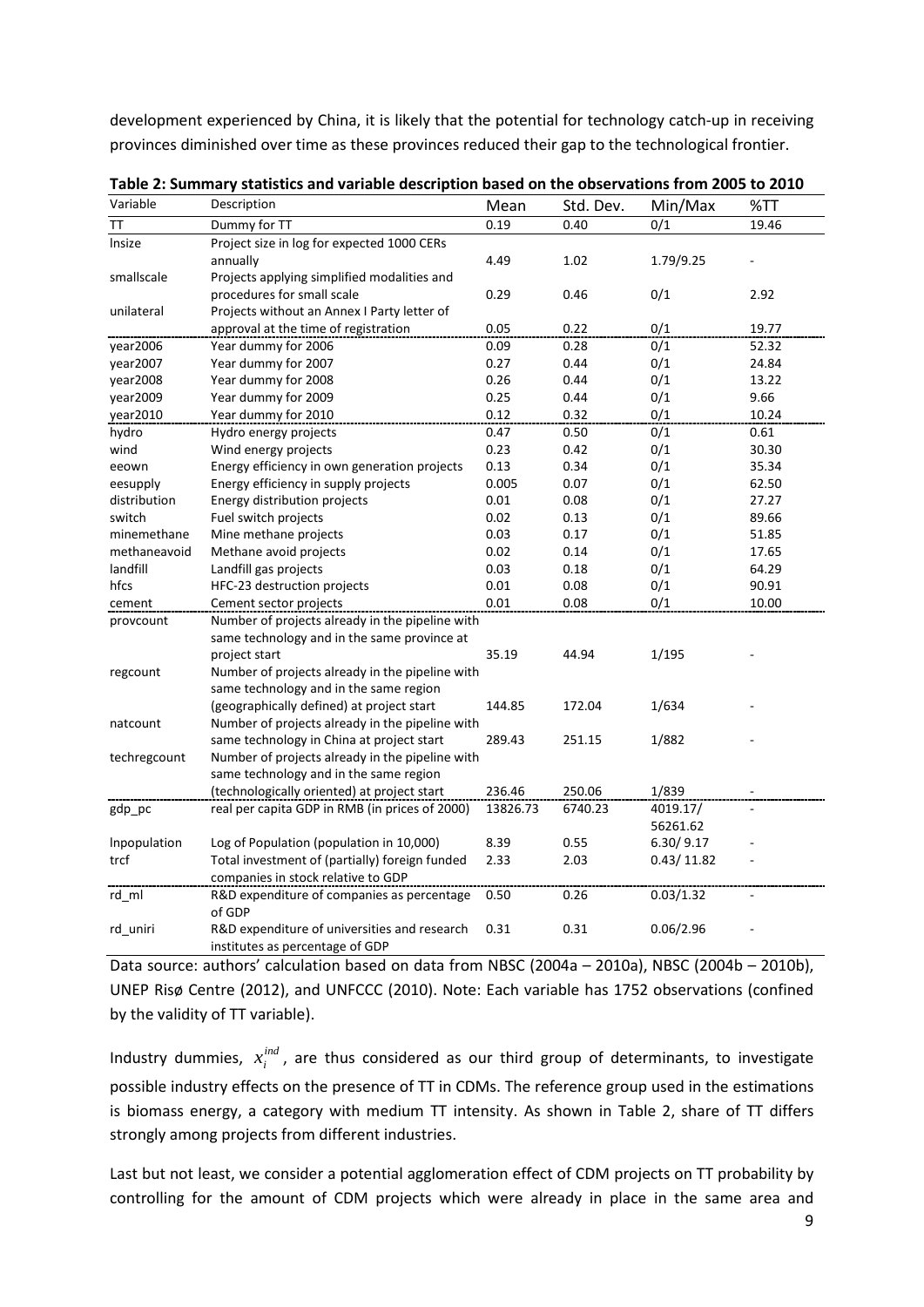industry at the timing as the CDM project of focus started ( $x_i^{ags}$ ). We expect that the greater the number of already existing projects in the same industry in the same area (agglomeration), the more is the experience with new technology and the smaller the potential for further TT (under the very likely assumption for China of on-going technological catching-up). In order to investigate whether the provincial boundary is too limited for analyzing the agglomeration effect, we replace the province-level count variable (*provcount*) by a region-level count variable (*regcount*) which is constructed in the same way as its province-level counterpart. For this we classify the 31 provinces in China into four regions following the official classification defined for regional economic policy: north-eastern, coastal, central, and western region. As an alternative regional classification we also aggregate the provinces into four regions according to their dominant technology in the observation period (wind, hydro, energy efficiency in own generation, other). For comparison with previous studies, we also consider the nation-wide agglomeration variable (*natcount*). We consider the four groups of independent variables in sequence for estimation.

In order to control for the robustness of our results, we further extend our model by including two groups of province-specific characteristics, while sticking to our estimation strategy above. In this way we can better take into consideration whether the considered province-specific characteristics strengthen or weaken the probability of TT in CDM projects, taking as given the project-specific characteristics.

$$
x_i^{prov} = (x_i^{gen} \t x_i^{rd})
$$
 (4)

The group of general provincial characteristics ( $x_i^{gen}$ ) consists of three variables: the development level of provinces (real GDP per capita, *gdp\_pc*), their population size in log (*lnpopulation*) and their openness to foreign investors in the world (*trcf*). [4](#page-10-0)

The second group of province specific characteristics  $(x_i^{rd})$  takes into account the technological capabilities of the province considered. It consists of two variables, namely the R&D expenditure of companies (*rd\_mle*) and of universities and research institutes (*rd\_uniri*) as percentages of GDP. Different types of innovators may have different strengths and focuses regarding innovation. Thus, their innovation behavior might affect the TT probability in CDM projects to varying extents. All six province-specific characteristics are calculated as two-year moving averages. In other terms we use data at times *t*-2 and *t*-1 to calculate the average for the CDM project *i* which started at the year *t*. We do so in order to smooth out short-term fluctuations and to deal with potential endogeneity issues. It is often customary in fact to use past lags of variables as instruments of current variables in many field of economics on the basis of a weak exogeneity argument. However, here there is no theoretical exclusion restriction not to insert past variables directly into the model. Therefore we believe we offer the best model specification possible. For estimations we consider first the group of general provincial characteristics and we later add in our empirical models the R&D-related provincespecific characteristics.

All models are estimated using the province-clustered sandwich estimator. This relaxes the usual requirement that the observations are independent and standard errors allow for intra-group

<span id="page-10-0"></span> <sup>4</sup> *Trcf* refers to the total investment of (partially) foreign funded companies in stock relative to GDP. We consider *trcf* as a proxy for a province's relative openness to the world investors in our estimations.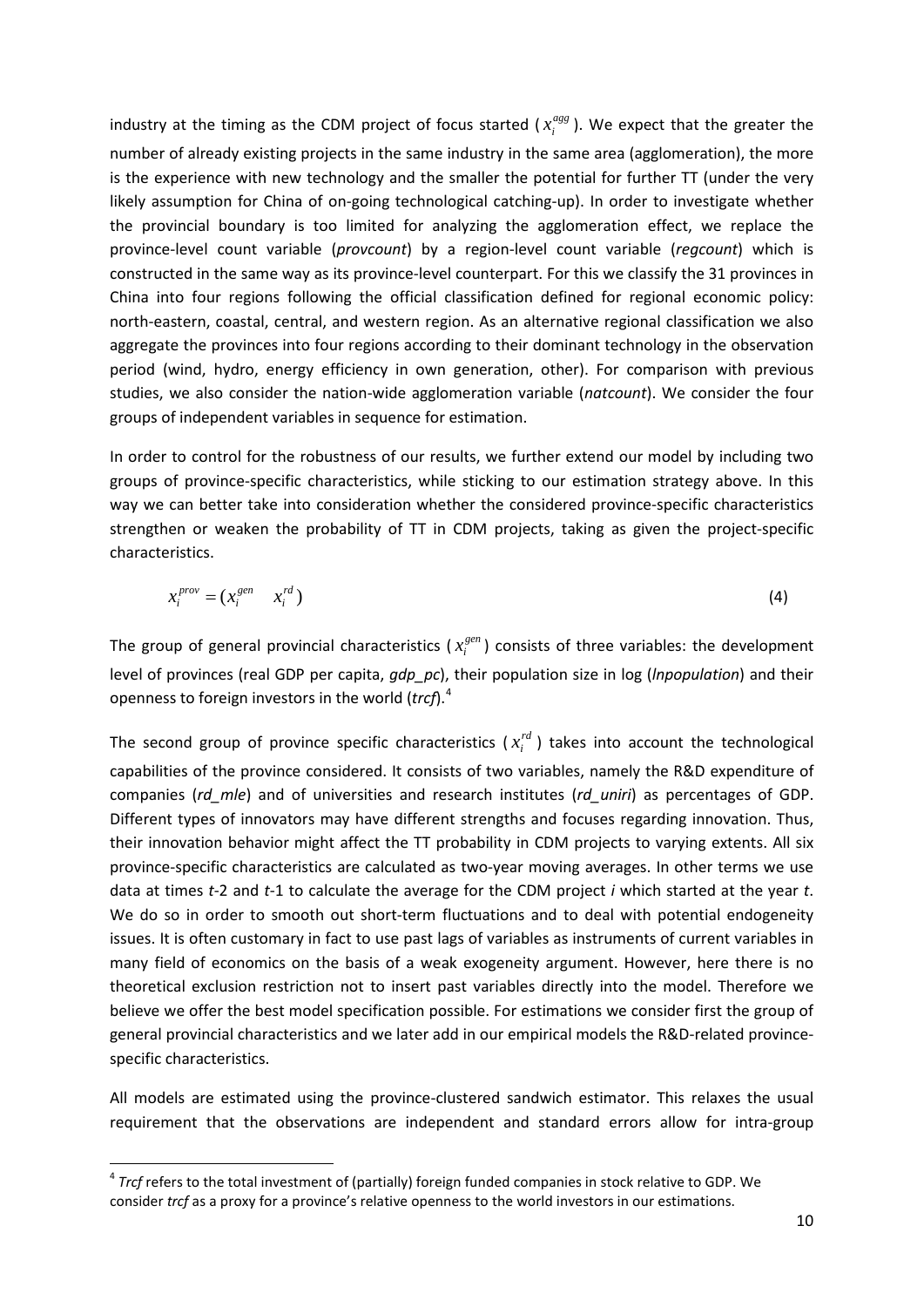correlations. Since the probit models are non-linear models, the estimated coefficients in the results should not be interpreted as marginal effects on the probability directly. They show us instead the general direction of the effects of certain explanatory variables on the TT probability of the CDM projects.<sup>[5](#page-11-0)</sup>

### **4 Estimation Results**

Estimation results for the baseline models are presented in Table 3, while we will add province specific factors in Table 4. We illustrate our results accordingly. In the appendix we report the same estimations using all observations, coding unclear TT as no TT.

|              | (1)         | (2)         | (3)         | (4)         | (5)         |
|--------------|-------------|-------------|-------------|-------------|-------------|
| Insize       | $0.425***$  | $0.445***$  | $0.432***$  | $0.440***$  | $0.445***$  |
| smallscale   | $-0.135$    | $-0.151$    | $-0.142$    | $-0.174$    | $-0.169$    |
| unilateral   | 0.080       | 0.085       | 0.078       | 0.113       | 0.140       |
| year2006     | $-1.522***$ | $-1.465***$ | $-1.488***$ | $-1.390***$ | $-1.402***$ |
| year2007     | $-1.886***$ | $-1.795***$ | $-1.835***$ | $-1.676***$ | $-1.710***$ |
| year2008     | $-2.682***$ | $-2.540***$ | $-2.604***$ | $-2.349***$ | $-2.428***$ |
| year2009     | $-3.033***$ | $-2.839***$ | $-2.930***$ | $-2.579***$ | $-2.707***$ |
| year2010     | $-3.115***$ | $-2.854***$ | $-2.992***$ | $-2.570***$ | $-2.715***$ |
| hydro        | $-1.830***$ | $-1.675***$ | $-1.704***$ | $-1.458***$ | $-1.459***$ |
| wind         | $0.439*$    | $0.574**$   | $0.489*$    | $0.687**$   | $0.643**$   |
| eeown        | $0.661**$   | $0.683**$   | $0.684**$   | $0.784***$  | $0.707**$   |
| eesupply     | $1.328***$  | $1.253***$  | $1.290***$  | $1.157**$   | $1.223***$  |
| distribution | 0.451       | 0.368       | 0.410       | 0.266       | 0.338       |
| switch       | $2.049***$  | 1.979 ***   | $2.019***$  | $1.912***$  | $1.959***$  |
| minemethane  | $0.511*$    | $0.501*$    | $0.504*$    | $0.483*$    | $0.481*$    |
| methaneavoid | $0.762*$    | $0.745*$    | $0.751*$    | $0.694*$    | $0.741*$    |
| landfill     | $1.676***$  | $1.646***$  | $1.664***$  | $1.615***$  | $1.637***$  |
| hfcs         | $-0.301$    | $-0.304$    | $-0.296$    | $-0.233$    | $-0.273$    |
| cement       | $-0.829$    | $-0.833$    | $-0.830$    | $-0.838$    | $-0.832$    |
| provcount    |             | $-0.005***$ |             |             |             |
| regcount     |             |             | $-0.001$    |             |             |
| natcount     |             |             |             | $-0.002$    |             |
| techregcount |             |             |             |             | $-0.002$    |
| cons         | $-0.535$    | $-0.740$    | $-0.630$    | $-0.858$    | $-0.845$    |
| Wald Chi2    | 2907.73***  | 2994.64***  | 3737.01***  | 3101.34***  | 3791.85***  |
| obs          | 1752        | 1752        | 1752        | 1752        | 1752        |

**Table 3: Project-specific determinants of TT probability of CDM projects (Baseline models)**

Data source: authors' estimation based on data from NBSC (2004a – 2010a), NBSC (2004b – 2010b), UNEP Risø Centre (2012), and UNFCCC (2010). Note: \*\*\*/\*\*/\* significant at 1%/5%/10% (two-tailed tests).

In Table 3, we start our estimation with a simple model (1) only including basic project characteristics, time, and industry effects. We find a positive and highly significant coefficient for the project size which is commonly found in the literature (see Table 1). The coefficient of "small scale" is negative but not significant. Some earlier studies (see Table 1) found that unilateral projects (i.e., without a known buyer for CERs) were less likely to include TT. We cannot confirm this, as a likely result of project consultants' action, who nowadays can also serve as technology brokers (Das, 2011). Therefore, the lack of statistical significance of the "unilateral" variable can descend from the fact that the absence of a direct connection with foreign CER buyers does not necessarily preclude TT.

<span id="page-11-0"></span><sup>&</sup>lt;sup>5</sup> We additionally compute marginal effects (elasticities) for the variables of main concern for our analysis, namely significant agglomeration variables and those regarding provincial characteristics (End of Section 4).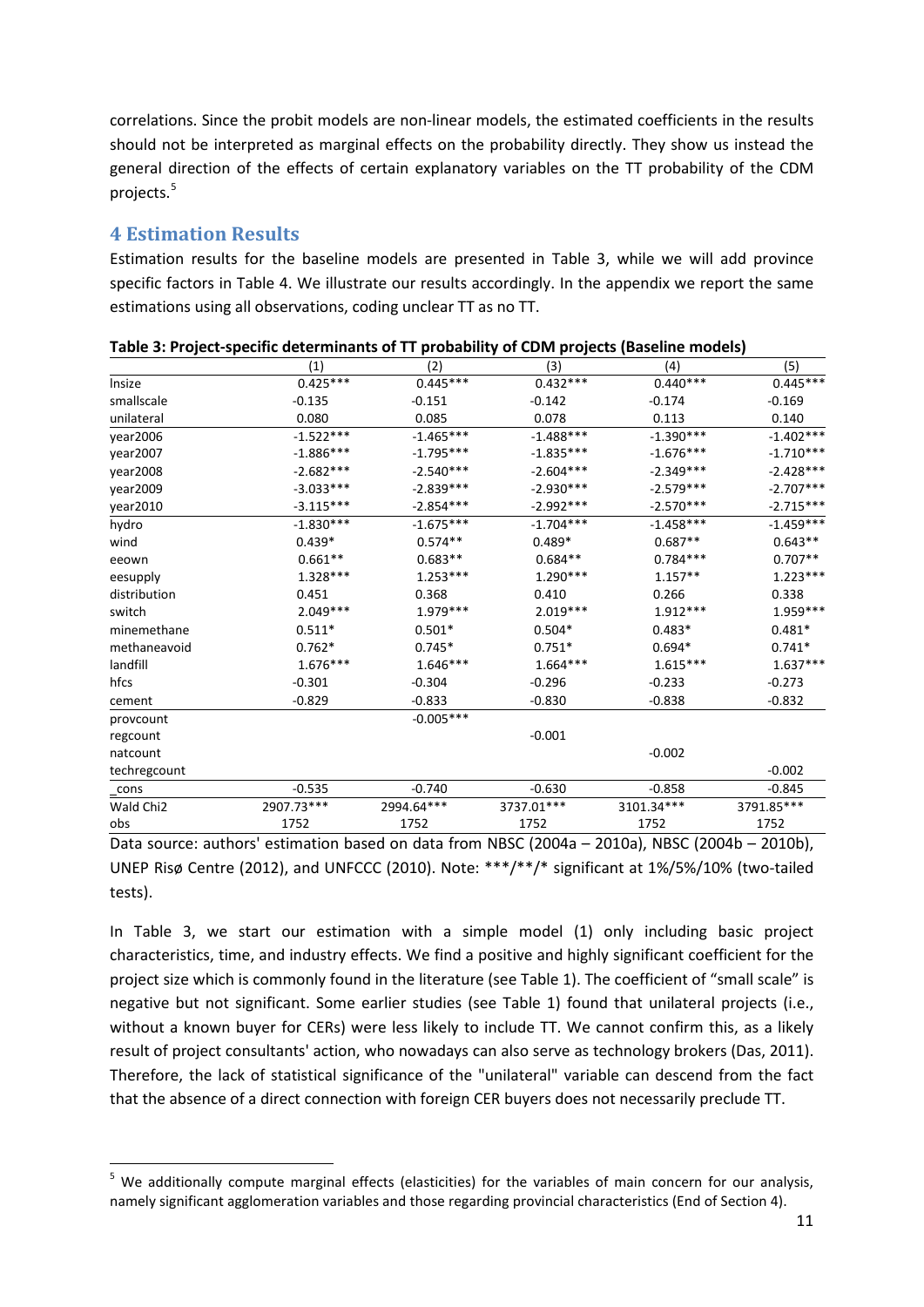In the simple specification as well as in all the extensions we find a highly significant declining trend of TT over time. This trend cannot be explained by a possible shift in CDM composition towards projects with either less or no TT, because this would be captured in the technology effects. The coefficients on the time dummies should instead be better interpreted as a *general* decline in TT in CDM in China. The increasingly negative year dummies (relative to the 2005 projects) show a pronounced drop already for 2006 projects. Various factors can explain this trend over time. When CDM was introduced, the Chinese government did not promptly promote it. However, foreign firms, looking for CO<sub>2</sub> reduction opportunities, were more active in the sector and they also fostered TT. Later the Chinese government became more proactive by building institutions and spreading relevant information, which led to the entrance of many inexperienced project consultants of lesser quality and with little experience in international TT in 2007 (Schroeder, 2010). As a consequence, the declining time trend continued. Marconi and Sanna-Randaccio (2012) attribute this finding to a general trend of technological progress in China - not limited to CDM projects - which made TT less likely over time. However, an alternative explanation cannot be ruled out based on our estimations. Consultants might have learnt that TT is not a necessary condition for acceptance of CDM projects. They need to demonstrate that a project would not have been carried out without the CDM. However, when overcoming financial and administrative barriers to adopt foreign technology is not necessary to demonstrate this additionality, consultants might prefer less bureaucratic projects relying on domestic technology.

As expected, different technologies are not equally likely to include TT. As our reference technology for the analysis we use biomass. Hydro energy projects rarely include TT, as this is a mature technology used in China for a long time. China even exports this technology to be used in CDM projects in other countries (Murphy et al., forthcoming). Contrary to hydro energy, the other widely used renewable energy technology in the CDM, wind energy, has a higher likelihood of TT.

The likelihood for TT in energy distribution, destruction of hydrofluorocarbons (HFCs), and cement projects is not statistically different from biomass energy. Partly this is due to the small number of projects in the bespoken categories. The coefficient of cement projects is negative but not significant as a possible result of the fact that cement technology, now widely used in China, was imported from Japan before CDM projects came into existence (Wang, 2010). This technology, therefore, is likely to be close to the technological frontier nowadays in China.

Capturing methane from landfills, mines, or waste water (most projects in the category "methane avoidance") on the other hand is likely to involve TT; this is also a priority area as specified by the government. Schneider et al. (2008) report that in these projects mostly end-of-pipe technologies are used and projects are often initiated by international partners. Fuel switch projects mainly consist of gas fired power plants which were built instead of coal fired plants. As these power plants are relatively large, it is likely that at least in some areas there is TT. This also holds for improvements of energy efficiency in own use (eeown) and supply (eesupply). Energy efficiency is also defined as priority area as specified by the government.

In general, there is evidence that more advanced technologies and some technologies that are supported by the government (this is not the case for all energy technologies) are more likely to involve TT. This broadly confirms the conclusions by Dechezleprêtre et al. (2008), stating that high technological capability favors TT in energy sector and chemical industry.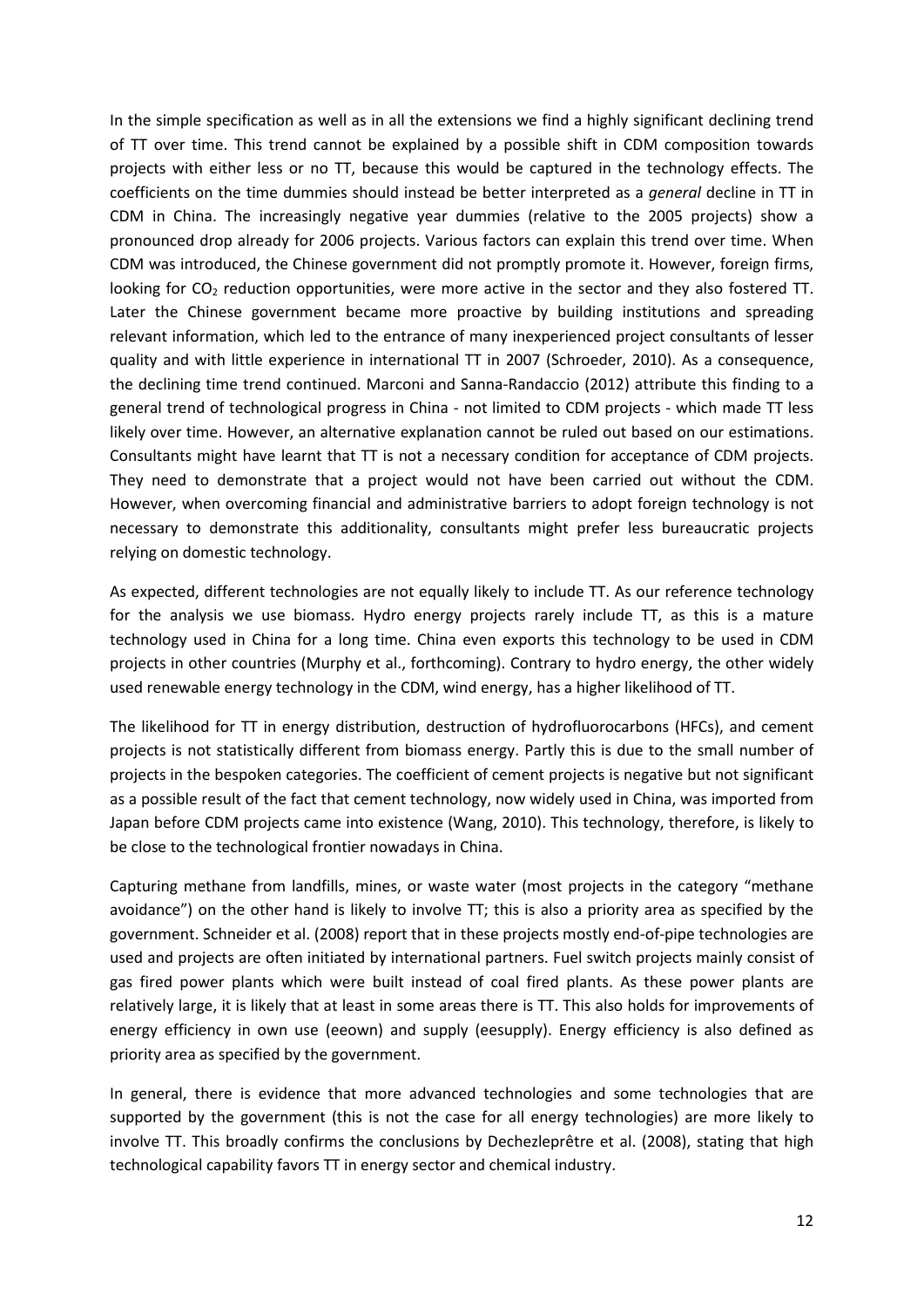We can confirm negative agglomeration effects from similar – either already planned or existing – close-by projects in the same province (2). While this finding is robust in international cross-country studies, Zhang and Zheng (2012) also find this for China but Marconi and Sanna-Randaccio (2012) observe this only for wind energy projects. However, both studies consider the national level, while our variable *provcount* captures the sub-national level.

When we move from the provincial level to the regional level (3), we do not find evidence for significant agglomeration effects anymore. The same happens when either considering the national level (4) or when not using the administrative regions, but regions constructed on the basis of the suitability for different technologies (5).<sup>[6](#page-13-0)</sup> Here, we group a province into one of four (wind, hydro, eeown or other) regions according to the technology with the most projects. Therefore we can conclude that local agglomeration effects can be better captured at the province level, which is plausible given the size of Chinese provinces.

**Table 4: Extended models considering province-level determinants of TT probability of CDM projects**

|                       | (1)         | (2)         | (3)         | (4)         |
|-----------------------|-------------|-------------|-------------|-------------|
| Insize                | $0.442***$  | $0.427***$  | $0.442***$  | $0.454***$  |
| smallscale            | $-0.108$    | $-0.126$    | $-0.083$    | $-0.093$    |
| unilateral            | 0.054       | 0.060       | 0.040       | 0.043       |
| year2006              | $-1.507***$ | $-1.506***$ | $-1.485***$ | $-1.457***$ |
| year2007              | $-1.851***$ | $-1.896***$ | $-1.847***$ | $-1.801***$ |
| year2008              | $-2.660***$ | $-2.702***$ | $-2.636***$ | $-2.560***$ |
| year2009              | $-2.959***$ | $-3.058***$ | $-2.944***$ | $-2.845***$ |
| year2010              | $-3.014***$ | $-3.199***$ | $-3.039***$ | $-2.894***$ |
| hydro                 | $-1.775***$ | $-1.816***$ | $-1.840***$ | $-1.713***$ |
| wind                  | $0.514**$   | $0.510**$   | $0.554**$   | $0.610**$   |
| eeown                 | $0.678**$   | $0.656**$   | $0.652**$   | $0.666**$   |
| eesupply              | $1.262***$  | $1.228**$   | $1.224**$   | $1.184**$   |
| distribution          | 0.517       | 0.485       | 0.555       | 0.463       |
| switch                | 1.986***    | $2.053***$  | $2.029***$  | 1.982 ***   |
| minemethane           | $0.578*$    | 0.499       | $0.572*$    | $0.577*$    |
| methaneavoid          | $0.750*$    | 0.675       | 0.653       | 0.625       |
| landfill              | $1.687***$  | $1.691***$  | $1.711***$  | $1.676***$  |
| hfcs                  | $-0.384$    | $-0.357$    | $-0.431$    | $-0.434$    |
| cement                | $-0.757$    | $-0.754$    | $-0.742$    | $-0.773$    |
| provcount             |             |             |             | $-0.004**$  |
| gdp_pc                | $-0.000$    |             | $-0.000$    | 0.000       |
| Inpopulation          | 0.078       |             | 0.156       | 0.145       |
| trcf                  | $0.066**$   |             | $0.076**$   | $0.062**$   |
| rd mle                |             | 0.251       | $-0.243$    | $-0.372$    |
| rd uniri              |             | $0.380***$  | $0.418***$  | $0.368***$  |
| cons                  | $-1.427$    | $-0.792$    | $-2.141$    | $-2.148$    |
| Wald Chi <sub>2</sub> | 3102.06***  | 3970.85***  | 5283.28***  | 5180.29***  |
| obs                   | 1752        | 1752        | 1752        | 1752        |

Data source: authors' estimation based on data from NBSC (2004a – 2010a), NBSC (2004b – 2010b), UNEP Risø Centre (2012), and UNFCCC (2010). Note: \*\*\*/\*\*/\* significant at 1%/5%/10% (two-tailed tests).

Going beyond project specific characteristics, we add some province specific drivers in Table 4. Estimations with province fixed effects were less informative because just a few province dummies

<span id="page-13-0"></span> $6$  When using all observations including unclear TT, the count variables in models (4) and (5) are significant at the 5% level (see Table A1). This is however not our preferred specification because TT is measured with more uncertainty.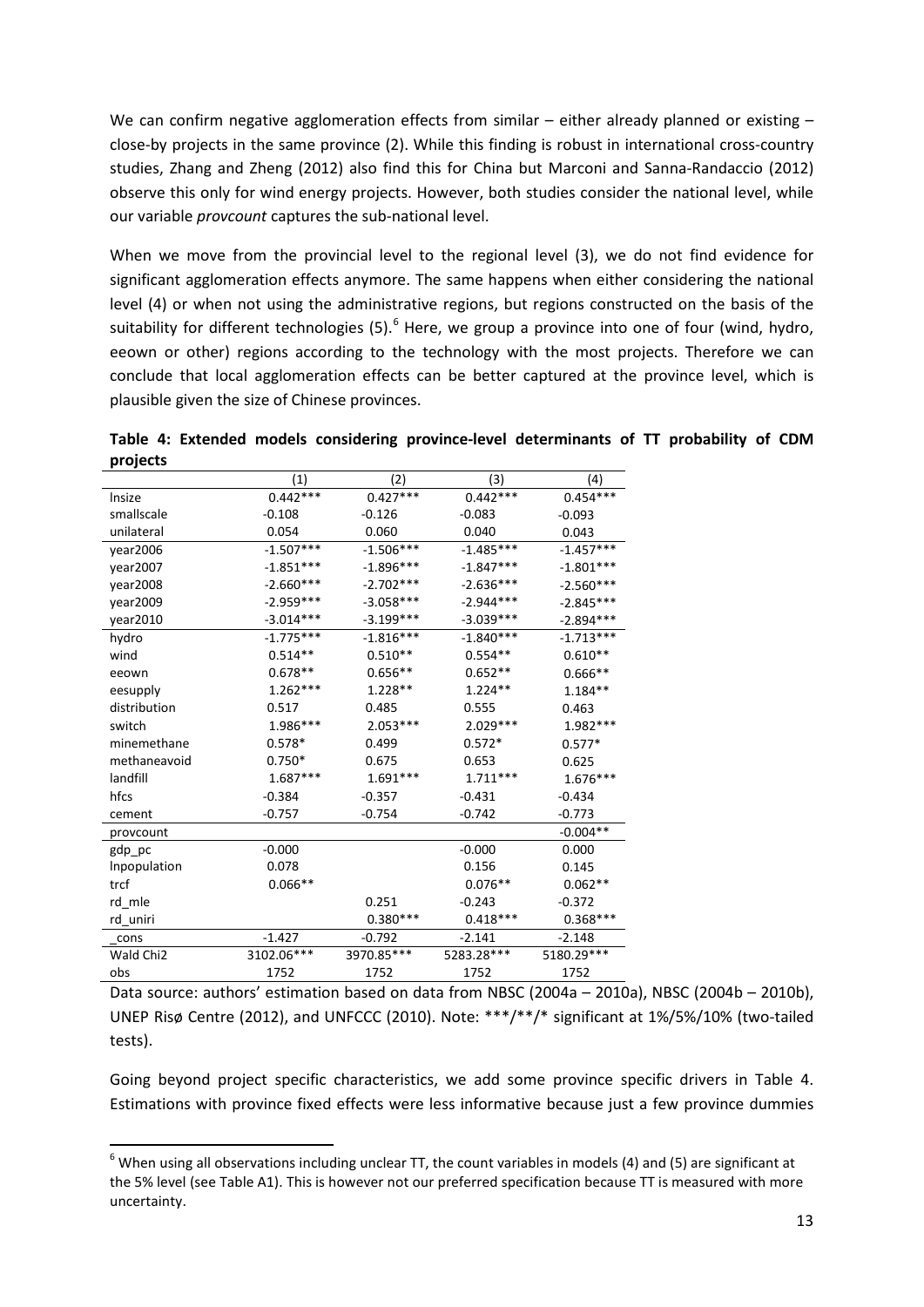were significant.<sup>[7](#page-14-0)</sup> While this indicates that provinces are, in general, relatively similar when accounting for CDM project characteristics, it might not be so when considering specific aspects of theirs. Furthermore, in this way, we can offer comparison with international studies that considered similar variables.

Model (1) includes macro variables at the province level. Openness, measured by *trcf*, has a positive coefficient, confirming earlier studies concluding that interaction with foreign firms via FDI fosters TT. Model (2) extends the existing literature by adding different types of R&D to GDP ratios. In the existing literature only Schmid (2012) used R&D to GDP ratios in a cross-country sample. Not using a differentiated measure for R&D as this paper does, she found insignificant coefficients with varying signs. When adding the R&D variables to the equations, only R&D activities of universities and research institutes have a positive and highly significant coefficient. This kind of research, which is often basic and not applied research, could very well be a complement to TT because these activities foster higher education and a general level of technological understanding. Other types of R&D (in firms) on the other hand yield negative, yet insignificant coefficients. In our view this means that a higher level of general-purpose knowledge can foster TT, while more applied kinds of it can rather substitute for TT. The latter finding is common in the literature, for instance UNFCCC (2010) and Zhang and Zheng (2012) find a negative effect of knowledge stocks on TT. In these studies, the knowledge stock was approximated by a patent stock in renewable energy technologies, i.e., much closer towards the technology in question. Thus the negative coefficient there (similar to the negative but not significant coefficient for R&D in firms) can be seen as an indicator for substitution between existing specific knowledge and TT.

The coefficients for the variables in  $x_i^{basic}$ ,  $x_i^{yr}$ , and  $x_i^{ind}$  are robust to the inclusion of additional variables in the extended models. In particular, model (4) captures all the aspect we stressed in our analysis: agglomeration, FDI and R&D effects. Putting focus on the role of province-specific variables, we compute for this model the three corresponding elasticities at mean values. *Provcount* has an elasticity of -0.29, *trcf* of 0.31 and *rd\_uniri* of 0.24. The first two are statistically significant at the 5% level, while the third at the 1% level.<sup>[8](#page-14-1)</sup>

## **5 Conclusions**

Our estimations on the determinants of TT in Chinese CDM projects largely confirm the existing literature, yet also bring attention to new aspects, such as the role of agglomeration effects and specific types of R&D. These variables are of particular policy relevance because they could be influenced by policy makers more than other determinants of TT.

With regard to "standard" determinants like project size or technology categories, we can confirm results from previous cross-country studies and studies for China. More advanced technologies and larger projects are more likely to involve TT. This is very intuitive given an extra fixed cost of

<span id="page-14-1"></span><span id="page-14-0"></span><sup>&</sup>lt;sup>7</sup> This hampers a two-stage-estimation strategy as in UNFCCC (2010) or Haites et al. (2012).<br><sup>8</sup> For this specification of ours we also carried out a Lagrange multiplier normality test of the residuals after Diallo (2010) obtaining a statistic of 0.07 with a p-value of 0.97. Normality was therefore not rejected. Furthermore, we implemented for Model (4) also a semi-nonparametric (SNP) estimator after Gallant and Nychka (1987) and De Luca (2008). Results hardly changed. What is more important is that a likelihood ratio test of the probit model against SNP reported a statistic of 0.27 with a p-value of 0.67, favoring the former over the latter one. Skewness and kurtosis of the distribution of the residuals were very close to the Gaussian values 0 and 3, being 0.17 and 3.06 respectively.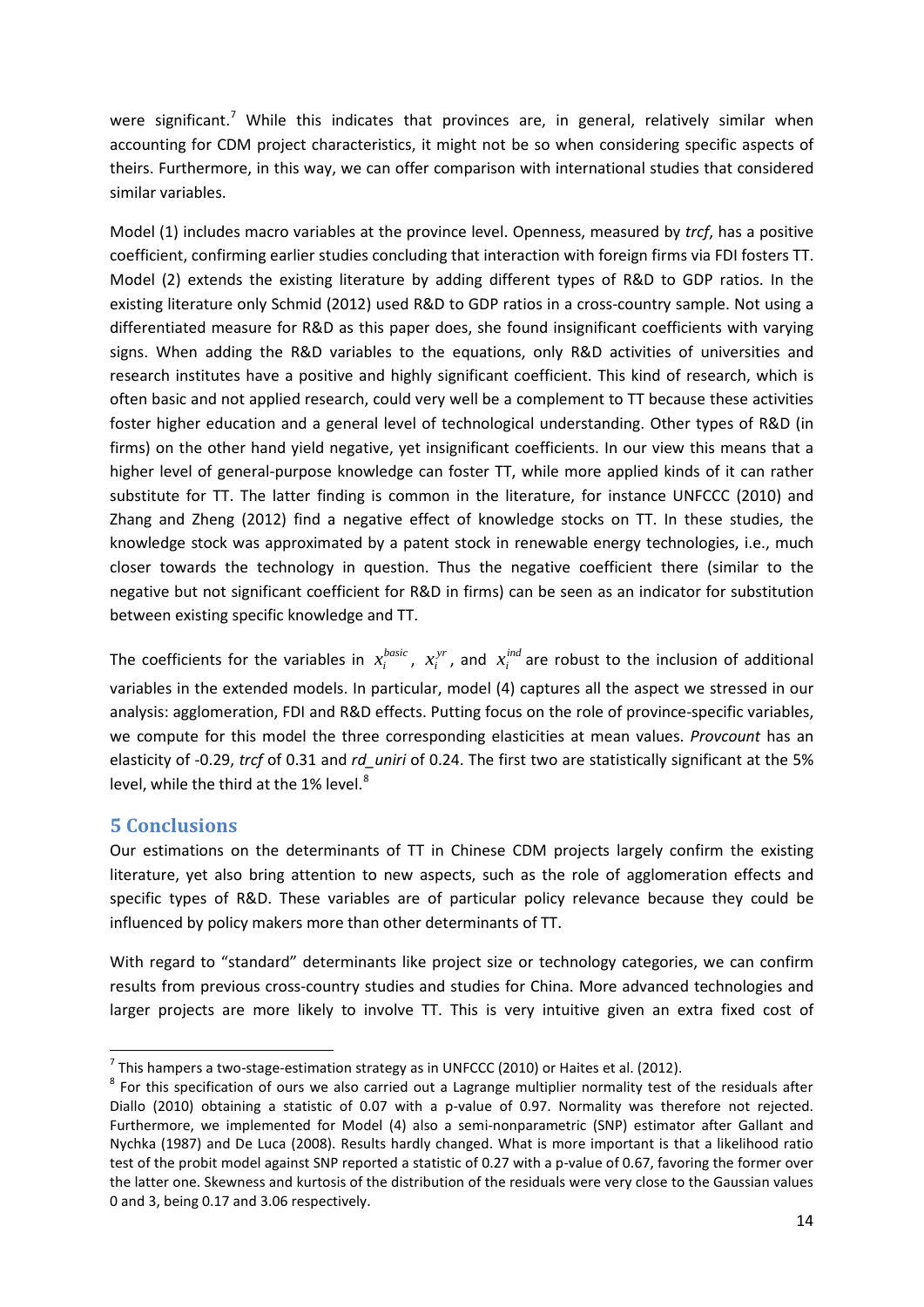implementing TT that only pays off when the project is sufficiently large. We also find a declining trend of TT probability over time. The specific pattern of changes in the likelihood of TT in certain years can be well explained by policy developments that affected the participants in the markets for CDM projects in the affected years. While the trend can also be observed in international studies, the particular values can best be explained on a country level, taking into account policy developments specific to the country.

Regarding the macro-economic factors, we find that FDI stocks and R&D at universities and research institutes can foster TT. The analysis of different types of R&D rather suggests that basic R&D instead of applied R&D is complementary to TT of CDM projects. When looking at the macroeconomic determinants of international TT, the provinces along the coast generally have better prerequisites for TT. Improving the conditions for TT in other provinces by fostering e.g. R&D at universities and FDI can encourage more TT to support knowledge-based economic growth in these provinces in the future.

The negative agglomeration effect provides evidence for the presence of an externality, because the likelihood of TT of a given project is influenced by previous projects applying the same technology. This agglomeration effect is found on the provincial rather than on the national level. The presence of an externality could serve as justification for policy intervention. With the present dataset we can however not clearly determine the channel of the agglomeration effect. It is likely that the channel is through learning from TT in previous projects. In other words, local stakeholders may already learn quite a lot through obtaining technologies transferred from the existing CDM projects. The room for CDM latecomers for further TT is then restricted. It is, however, also possible that carrying out CDM projects in a province where a large pool of technologically similar CDM projects exists may intensify competition among the project holders which makes it difficult for transparent cooperation with local stakeholders, thus reducing the TT likelihood. In both cases, policy intervention may be justified to encourage especially the technologically diversified CDM projects and project holders' cooperation with local stakeholders.

But before calling for support of TT, it is important to note that fostering TT as such is not necessarily an economic goal that should be strived for at any cost. TT can be more costly than developing local technologies. If the costs of TT exceed the benefits, it might be inefficient to artificially foster TT. To measure the benefits and costs of TT, one would need to carefully take into account the potential positive/negative externalities resulting from the agglomeration of CDM projects. A complete analysis is beyond the scope of this study.

While we assess determinants for TT in CDM projects in China up to 2010, it is difficult to make projections for the future. Most of the emission reductions from Chinese CDM projects in the sample were intended for use in the EU emission trading scheme (ETS). Starting from 2013, CERs from new projects to be used in the EU ETS have to come from least developing countries (Directive 2003/87/EC, Article 11a (4)). This led to a collapse in the number of new Chinese projects after 2012. While 1812 projects were registered in 2012, only 42 new projects were registered in the first half of 2013. It is more likely that Chinese emission reduction certificates will be used in the new Chinese emission trading systems. Without the direct incentives from foreign firms to gain access to CERs, it is also likely that TT will decline. On the other hand, domestic TT could increase, at least in some technologies. A reason for this is that the pilot emission trading schemes are located in the more advanced provinces and there is a technological gap to the inland provinces.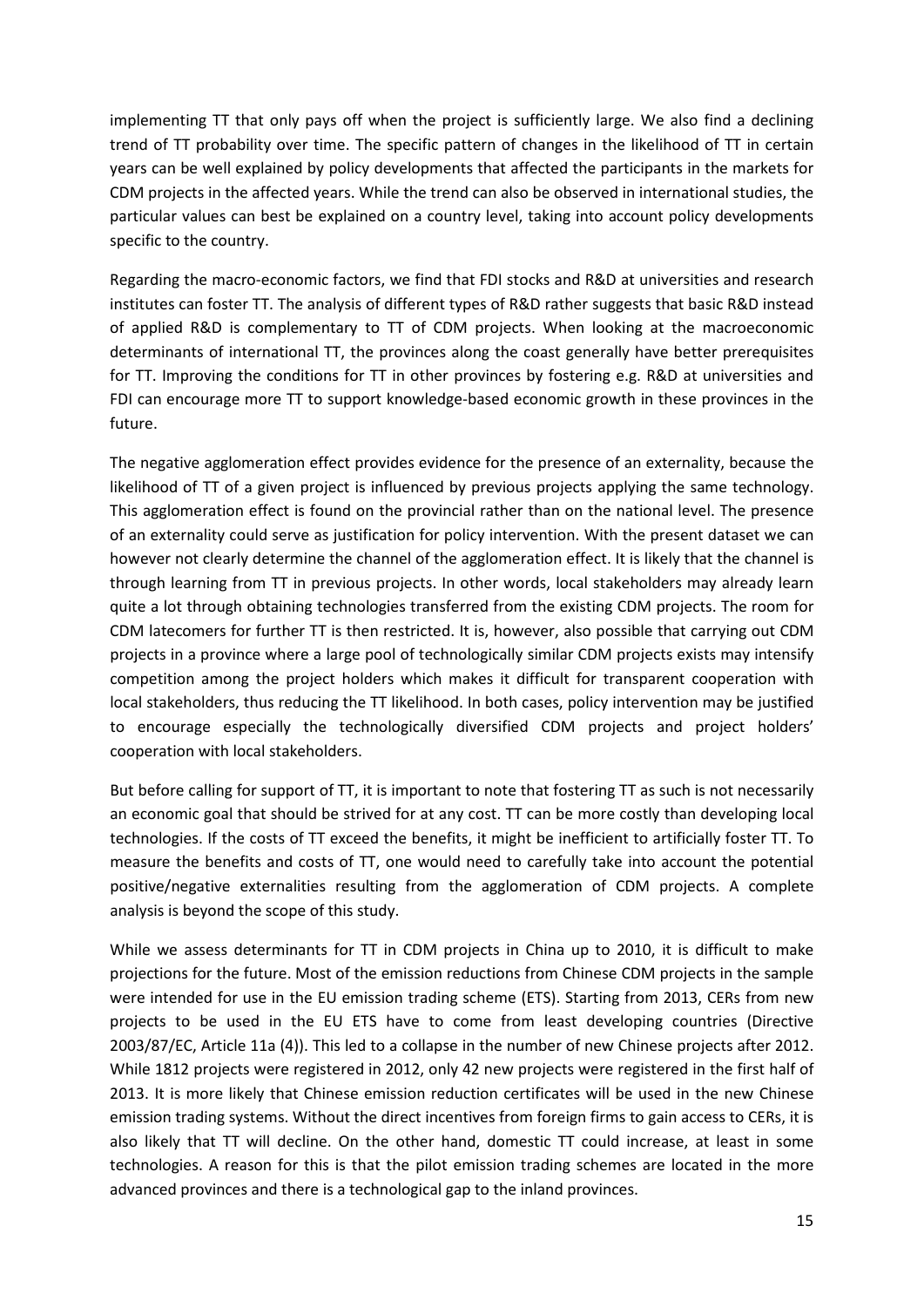#### **References:**

Das, K. (2011). Technology transfer under the Clean Development Mechanism: An empirical study of 1000 CDM projects (Working Paper 014, The Governance of Clean Development Working Paper Series). School of International Development, University of East Anglia, UK.

de Coninck, H.C., Haake, F., & van der Linden, N. (2007). Technology transfer in the Clean Development Mechanism. Climate Policy, 7, 444–456.

Dechezleprêtre, A., Glachant, M., & Ménière, Y. (2008). The Clean Development Mechanism and the international diffusion of technologies: An empirical study. Energy Policy, 36(4), 1273–1283.

Dechezleprêtre, A., Glachant, M., & Ménière, Y. (2009). Technology transfer by CDM projects: A comparison of Brazil, China, India and Mexico. Energy Policy, 37(2), 703-711.

De Luca, G. (2008). SNP and SML estimation of univariate and bivariate binary-choice models. Stata Journal, 8, 190-220.

Diallo, I. A. (2010). SKPROBIT: Stata module to perform Lagrange Multiplier Test for Normality for Probit model, http://ideas.repec.org/c/boc/bocode/s457201.html, Boston College Department of Economics.

Haščič, I., & Johnstone, N. (2011). CDM and international technology transfer: empirical evidence on wind power. Climate Policy 11(6): 1303-1314.

Haites, E., Duan, M., & Seres, S. (2006). Technology transfer by CDM projects. Climate Policy, 6, 327– 344.

Haites, E., Kirkman, G. A., Murphy, K., & Seres, S. (2012). Technology Transfer and the CDM. In D. G. Ockwell & A. Mallett (Eds.), Low carbon technology transfer. London: Earthscan.

Gallant, A.R., & Nychka, D.W. (1987). Semi-nonparametric maximum likelihood estimation. Econometrica, 55, 363–390.

Luo, K., & Ye, R.D. (2011). Analysis of low-carbon technology transfer by CDM: An empirical study from China (in Chinese). Economic Geography, 31(3), 493-499.

Marconi, D., & Sanna-Randaccio, F. (2012). The clean development mechanism and technology transfer to China. Bank of Italy Occasional Paper No 129.

Murphy K, Kirkman, G.A., Seres, S., & Haites, E. (forthcoming). Technology transfer in the CDM: an updated analysis. Climate Policy.

NBSC (2004s-2010s). National Bureau of Statistics China - China statistical yearbook. Beijing: China Statistics Press.

NBSC (2004b-2010b). National Bureau of Statistics China - China statistical yearbook on science and technology. Beijing: China Statistics Press.

Schmid, G. (2012). Technology transfer in the CDM: The role of host-country characteristics. Climate Policy, 12, 722–740.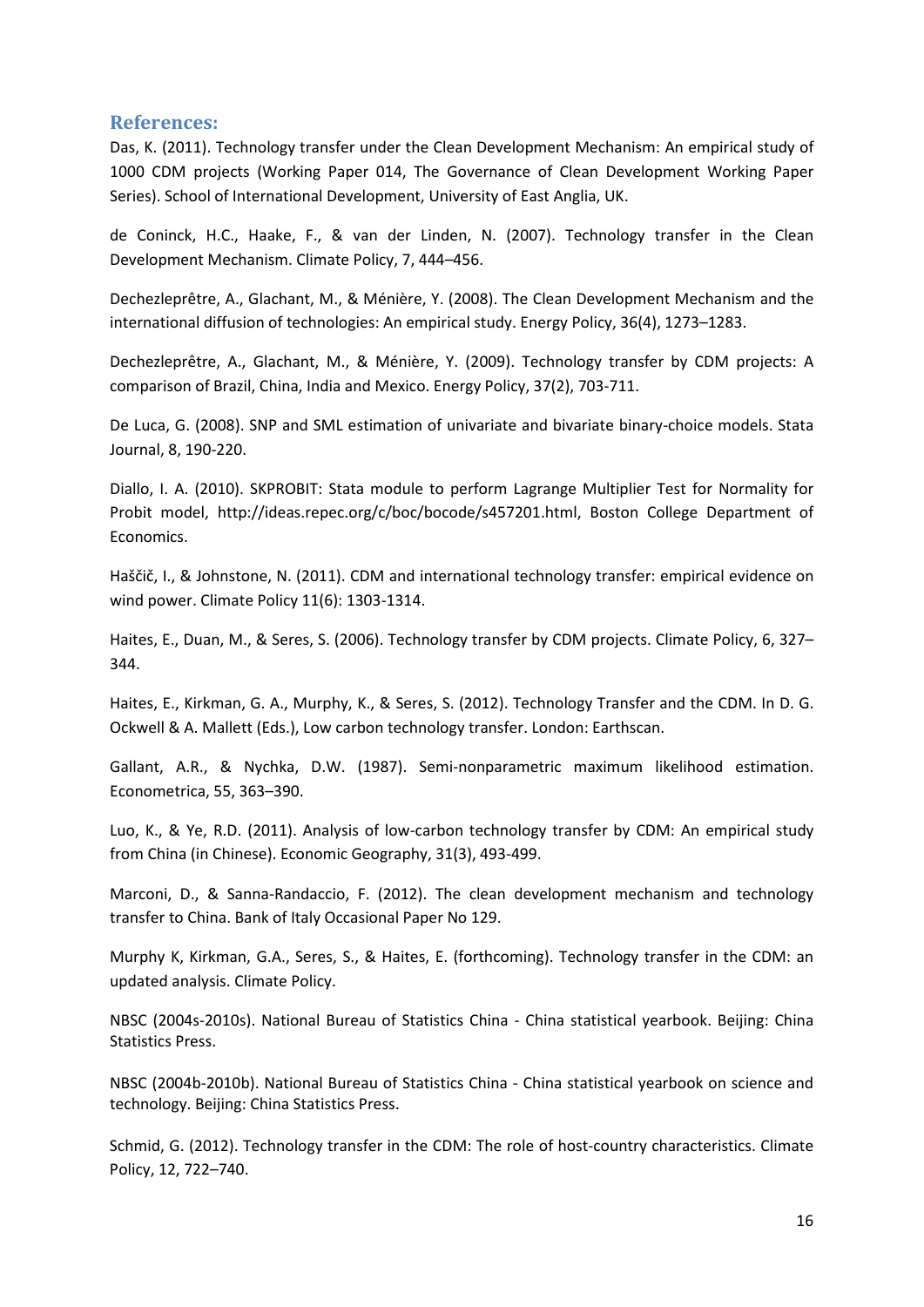Schneider, M., Holzer, A., & Hoffmann, V.H. (2008). Understanding the CDM's contribution to technology transfer. Energy Policy 36(8): 2930-2938.

Schroeder, M. (2009). Varieties of carbon governance: Utilizing the Clean Development Mechanism for Chinese priorities. The Journal of Environment & Development 18(4), 371-394.

Seres, S., Haites, E., & Murphy, K. (2009). Analysis of technology transfer in CDM projects: An update. Energy Policy, 37, 4919–4926.

Teng, F., & Zhang, X. (2010). Clean development mechanism practice in China: Current status and possibilities for future regime. Energy, 35(11), 4328-4335.

UNFCCC. (2010). Analysis of the contribution of the Clean Development Mechanism to technology. Retrieved from http://cdm.unfccc.int/Reference/Reports/TTreport/TTrep10.pdf

UNEP Risø Centre (2012), CDM Pipeline Database (as of 1 October 2012). http://cdmpipeline.org/

Zheng W., & Zhang, J. (2012). Research on the influencing factors of mitigation technology transfer in the clean development mechanism: A logit model study of technology transfer in Chinese provincial CDM projects (in Chinese). Studies in Science of Science, 30(12), 1818-1823.

Wang, B. (2010). Can CDM bring technology transfer to China? An empirical study of technology transfer in China's CDM projects. Energy Policy, 38(5), 2572-2585.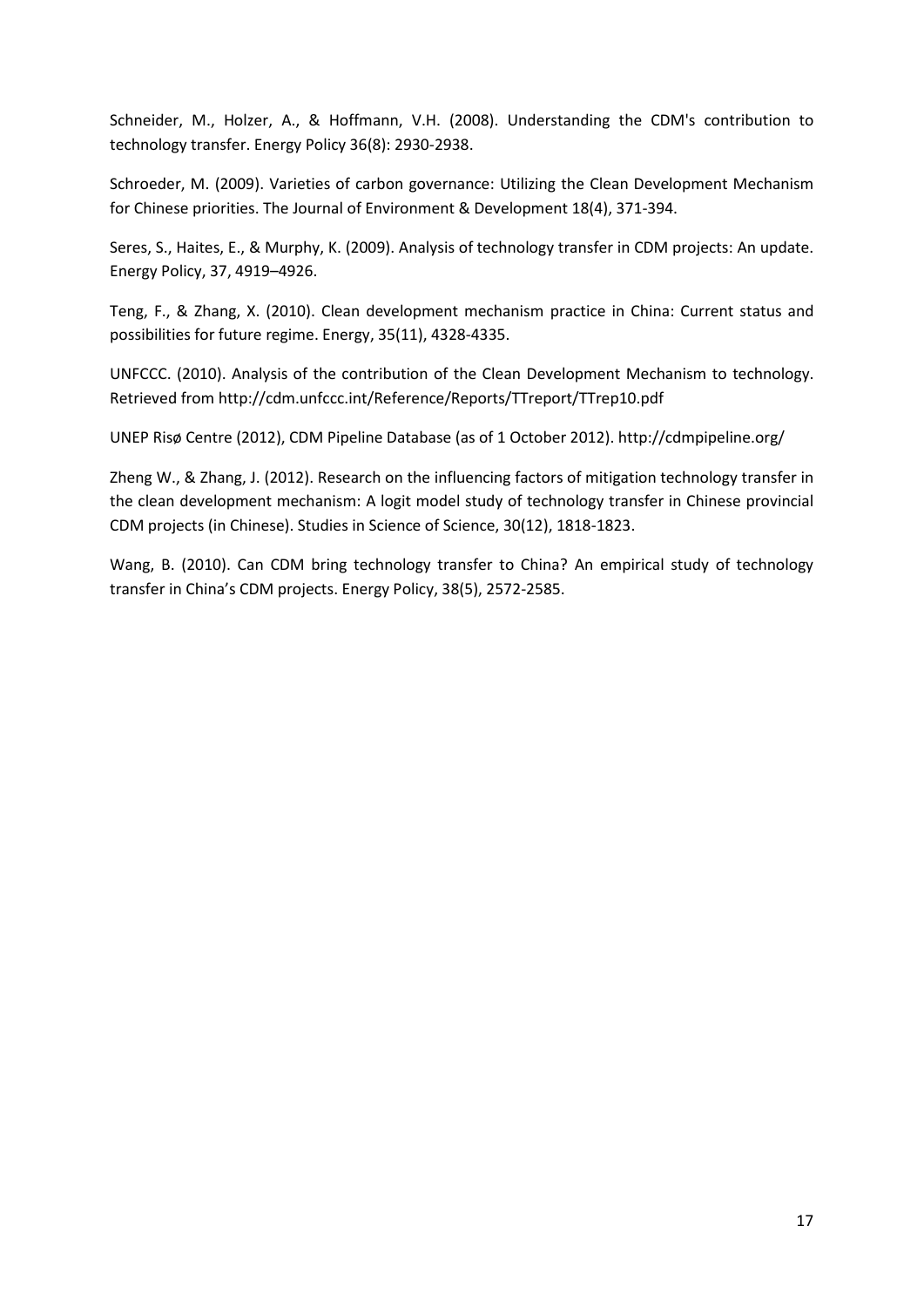# **Appendix:**

**Table A1: Baseline models (observations with unclear TT included in the estimation and coded as no TT)**

|                       | (1)         | (2)         | (3)         | (4)         | (5)         |
|-----------------------|-------------|-------------|-------------|-------------|-------------|
| Insize                | $0.362***$  | $0.381***$  | $0.373***$  | $0.383***$  | $0.384***$  |
| smallscale            | $-0.121$    | $-0.140$    | $-0.131$    | $-0.164$    | $-0.159$    |
| unilateral            | 0.087       | 0.078       | 0.085       | 0.124       | 0.143       |
| year2006              | $-1.184***$ | $-1.130***$ | $-1.138***$ | $-1.038***$ | $-1.069***$ |
| year2007              | $-1.447***$ | $-1.354***$ | $-1.372***$ | $-1.195***$ | $-1.264***$ |
| year2008              | $-2.262***$ | $-2.118***$ | $-2.150***$ | $-1.871***$ | $-2.000***$ |
| year2009              | $-2.492***$ | $-2.295***$ | $-2.342***$ | $-1.948***$ | $-2.149***$ |
| year2010              | $-2.595***$ | $-2.338***$ | $-2.416***$ | $-1.947***$ | $-2.182***$ |
| hydro                 | $-1.850***$ | $-1.686***$ | $-1.664***$ | $-1.399***$ | $-1.445***$ |
| wind                  | 0.329       | $0.478**$   | $0.410*$    | $0.652**$   | $0.567**$   |
| eeown                 | $0.538**$   | $0.565**$   | $0.575**$   | $0.702**$   | $0.595**$   |
| eesupply              | $0.877**$   | $0.798**$   | $0.820**$   | $0.666*$    | $0.761**$   |
| distribution          | 0.464       | 0.384       | 0.405       | 0.243       | 0.347       |
| switch                | $1.255***$  | $1.224***$  | $1.239***$  | $1.195***$  | $1.217***$  |
| minemethane           | 0.341       | 0.343       | 0.339       | 0.332       | 0.326       |
| methaneavoid          | 0.573       | 0.565       | 0.561       | 0.511       | 0.564       |
| landfill              | $1.441***$  | $1.421***$  | $1.429***$  | $1.390***$  | $1.415***$  |
| hfcs                  | 0.025       | 0.032       | 0.037       | 0.113       | 0.066       |
| n2o                   | $1.790***$  | $1.785***$  | $1.783***$  | $1.775***$  | $1.780***$  |
| cement                | $-0.805$    | $-0.811$    | $-0.811$    | $-0.834$    | $-0.814$    |
| provcount             |             | $-0.006***$ |             |             |             |
| regcount              |             |             | $-0.001$    |             |             |
| natcount              |             |             |             | $-0.002**$  |             |
| techregcount          |             |             |             |             | $-0.002**$  |
| $\mathsf{L}$ cons     | $-0.688$    | $-0.894$    | $-0.827$    | $-1.089**$  | $-1.017**$  |
| Wald Chi <sub>2</sub> | 2975.91***  | 2842.82***  | 3125.87***  | 2956.93***  | 4098.78***  |
| obs                   | 1953        | 1953        | 1953        | 1953        | 1953        |
|                       |             |             |             |             |             |

Source: authors' estimation based on data from NBSC (2004a – 2010a), NBSC (2004b – 2010b), UNEP Risø CDM/JI Pipeline Database, and UNFCCC (2010). Notes: \*\*\*/\*\*/\* significant at 1%/5%/10% (twotailed tests). Not our preferred specification because TT is measured with more uncertainty.